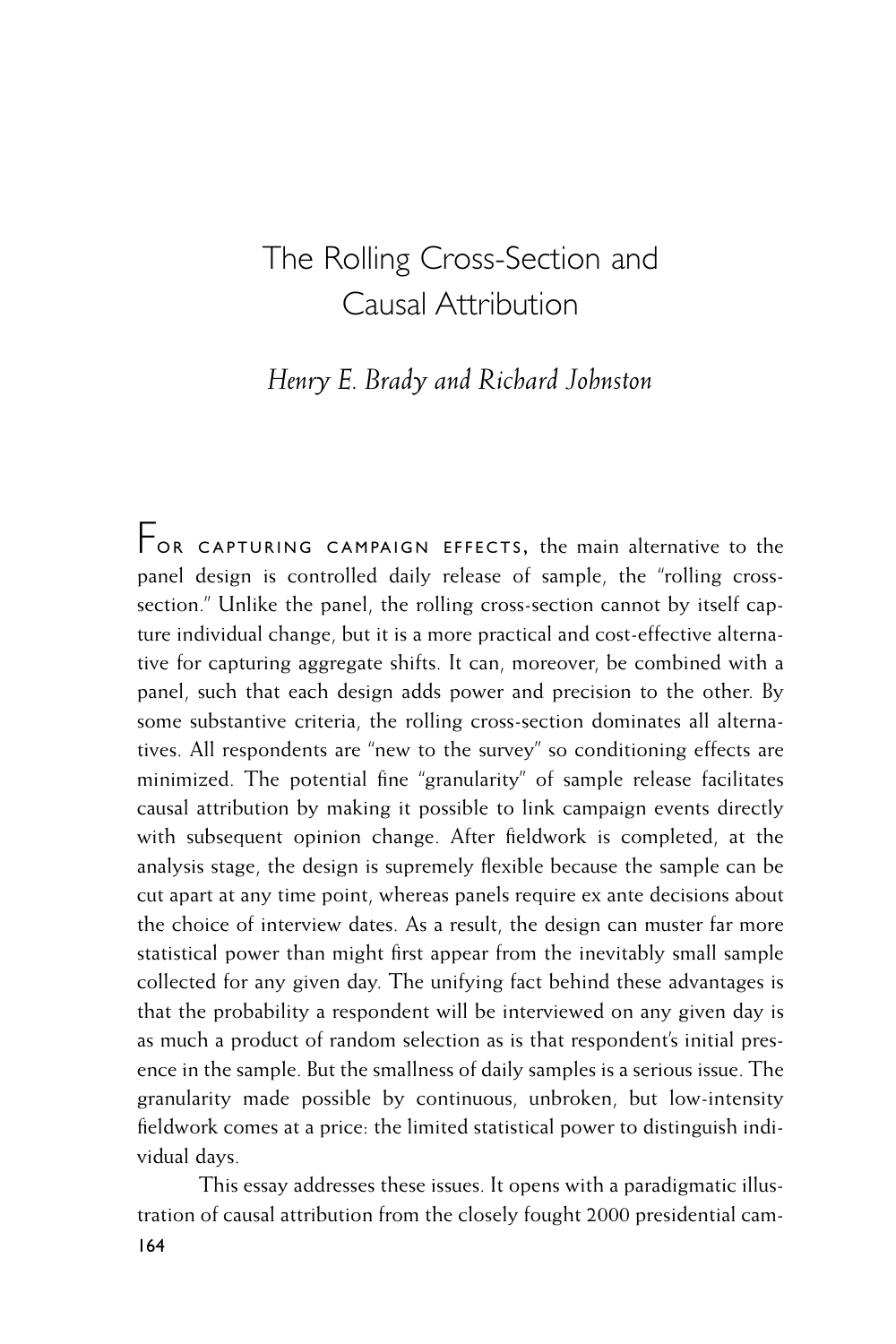paign. The illustration shows the limitation of a panel design in causal attribution, but it also shows the limits of the rolling cross-section. This forces us to ask just what the rolling cross-section is and how it might be deployed, the topic of the second section. Then follows an exposition of the logic of the primary method of compensating for the potential lack of statistical power: graphical smoothing. Part of the argument is for graphs as such: the rolling cross-section makes their use both desirable and relatively unproblematic. They are desirable in that they greatly facilitate primary research—not to mention exposition—where a major element in analysis is real time. They are relatively unproblematic because of the random assignment of each respondent to an interview date; controls for respondents' accessibility are just not required. But the smallness of daily samples forces graphical data to be smoothed, and choices among smoothing alternatives are not simple. We end with the discussion of a mixed design and a quick overview of other literature about analyzing the rolling cross-section design.

## An Example

Johnston, Hagen, and Jamieson 2004 argue that a pivotal feature of the 2000 campaign was a shift in perceptions of Al Gore's character, in particular of his honesty. It would be natural for a researcher to assume beforehand that one of the major campaign events causing opinion shifts would be the presidential debates and to design a panel to capture possible shifts. Figure 1 certainly points in this direction. Figure 1a sets up data from the 2000 National Annenberg Elections Study (NAES)<sup>1</sup> as if resources had been committed to a simple three-wave panel with interviews before the debates (September and the first two days of October), between the first and last debate (October 3 to 16), and after the last debate (October 17 to the end). Mean values for Gore's honesty rating are indicated by solid horizontal bars, with 95 percent confidence intervals around them, for each of the three periods. For interpretive ease, ratings have been rescaled to the  $-1$  to  $+1$  interval, with values below zero conveying negative judgment.<sup>2</sup> The narrow confidence intervals reflect the massive accumulation of sample in the NAES.

Unquestionably, Al Gore was better regarded before the first debate than after it. The predebate mean is positive while the postdebate mean is negative. The confidence intervals suggest that there is no possibility that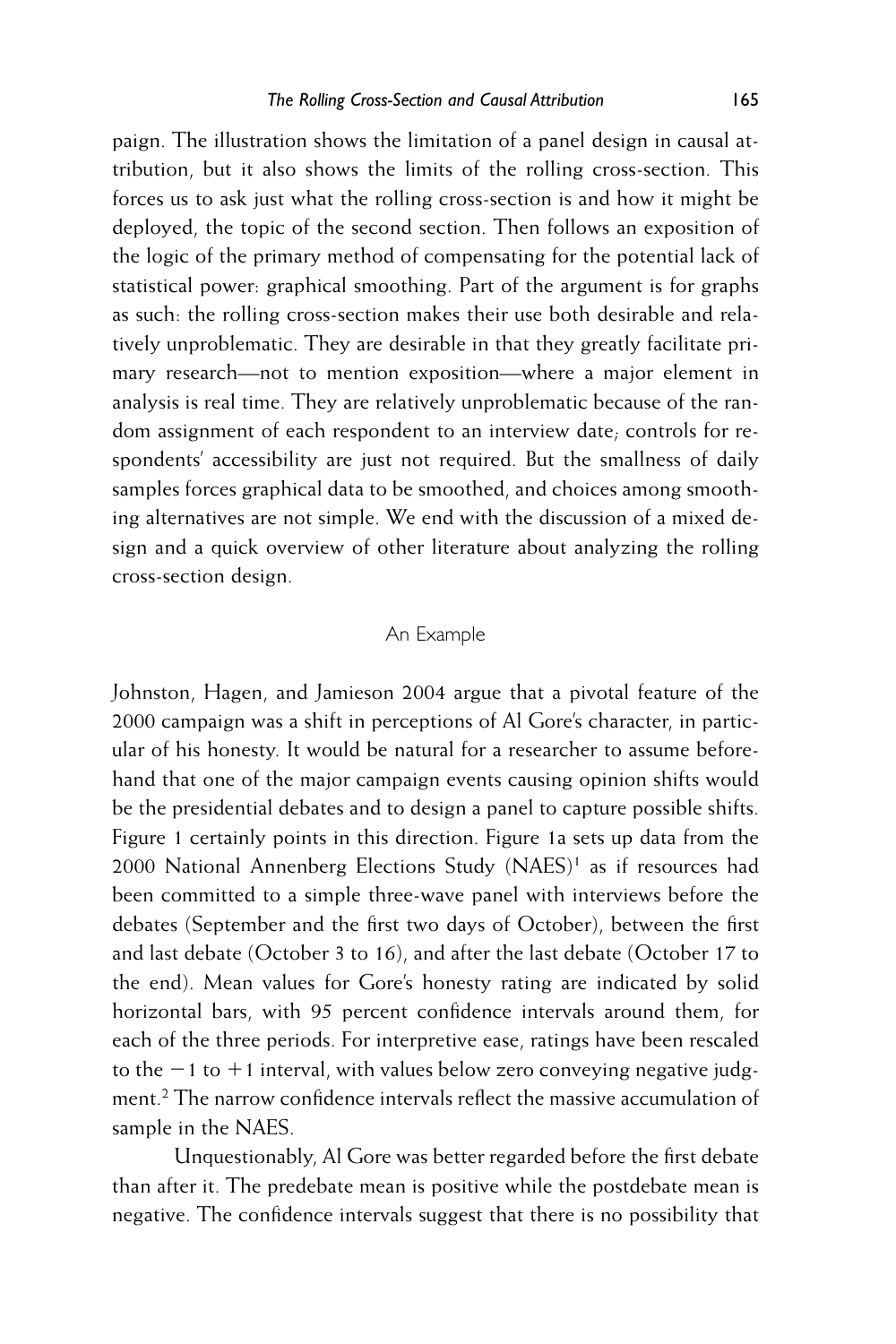

Fig. 1. Debates and perceptions of Al Gore's honesty. (*a*) Pre-post means; whole-period estimates; dashed lines are approximate 95 percent confidence interval. (*b*) Daily means; daily estimates; dashed lines are approximate 95 percent confidence interval. (Data from 2000 Annenberg Election Survey.)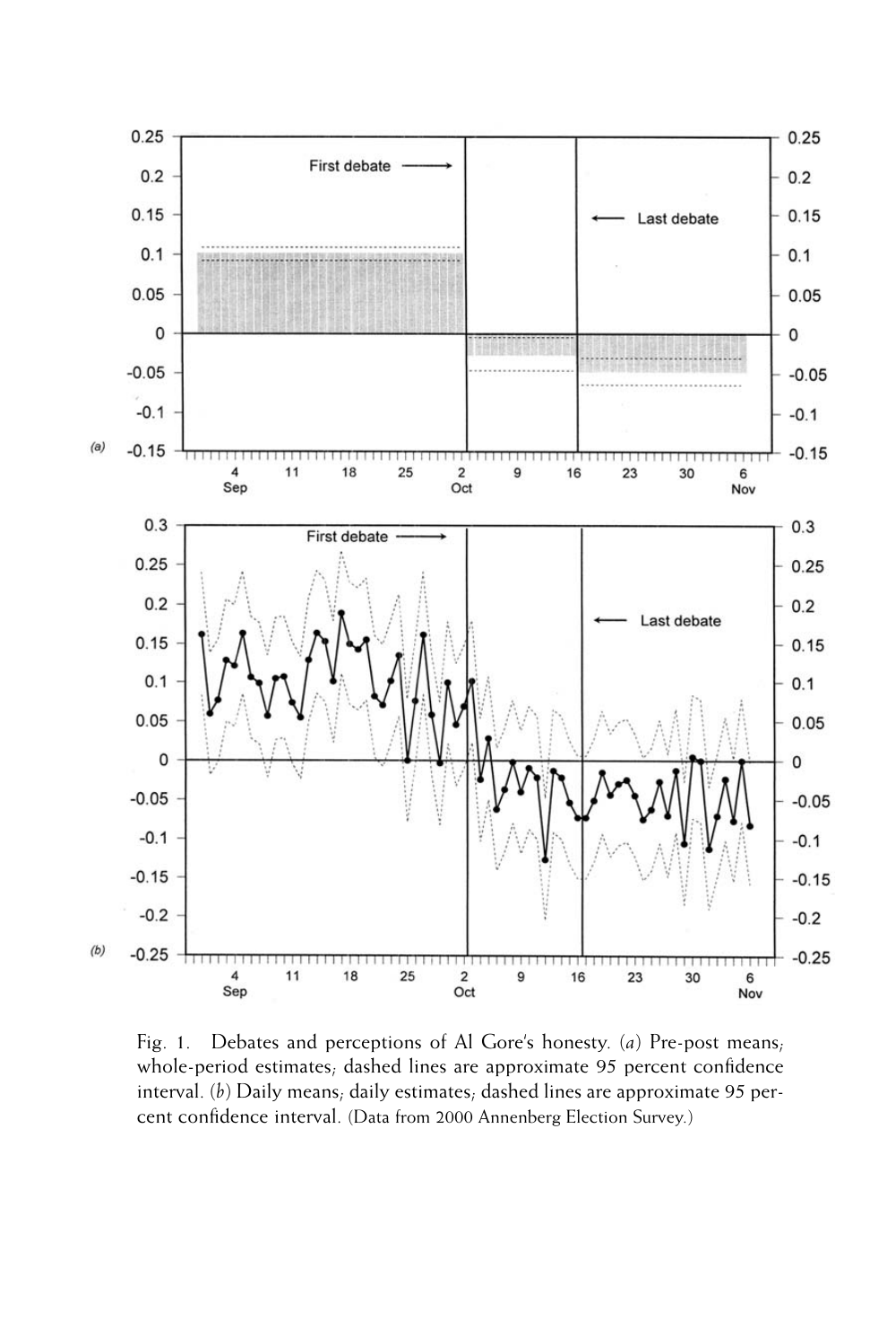these results were generated from the same underlying distribution. If any debate mattered, it must have been the first one, as the first shift is both larger and statistically less ambiguous than the second one. There is a suggestion that opinion on Gore deteriorated further after the second debate, but even the large sample sizes in the period do not allow us to reject the null hypothesis of no difference between the days before and the days after the last debate.

But how do we know that any debate was critical? The data were cut arbitrarily at the dates of the public events to simulate the results from a panel designed on the premise that debates are crucial moments in the history of a campaign. It is, of course, a reasonable supposition that if anything has dynamic impact, debates will. But the analysis is based on that supposition, not on any consideration of actual dynamics. Certainly, if one is precommitted to a panel design, it would not make sense to mark the boundary between interview and reinterview at anything other than a major public event. The campaign is about more than public events, however.

Figure 1b suggests that using only a crude pre-/postevent design might lead to an inappropriate causal attribution. In this panel the NAES data are fully rolled out as a daily tracking. The data are noisy, of course, as indicated both by the amount of surplus day-to-day vertical movement in the data and by the 95 percent confidence interval, which is an order of magnitude larger than those in figure 1a. Notwithstanding the noise, the first debate does not seem to be the whole of it. Values in the week or so before the first debate are lower than those that typify early September. There is a strong hint, then, that downward movement started even before the debates. But there is also a suggestion that emphasis on the first debate is not entirely misplaced. The day after the first debate witnessed a sharp drop in Gore's rating. The drop was not the largest of the series, but it is one of the few that were not corrected by immediately following observations. Could it be that the debate accelerated the decay? The picture also suggests that other debates did *not* affect Gore's ratings. The entire drop after the first debate occurred in the first few post–first debate days.

The picture so far is unclear. The temporally crude but statistically powerful periodization in panel a confirms that Gore's ratings dropped. There is no question that a sharp contrast exists between the period before and after the first debate. But figure 1b indicates that focus on the first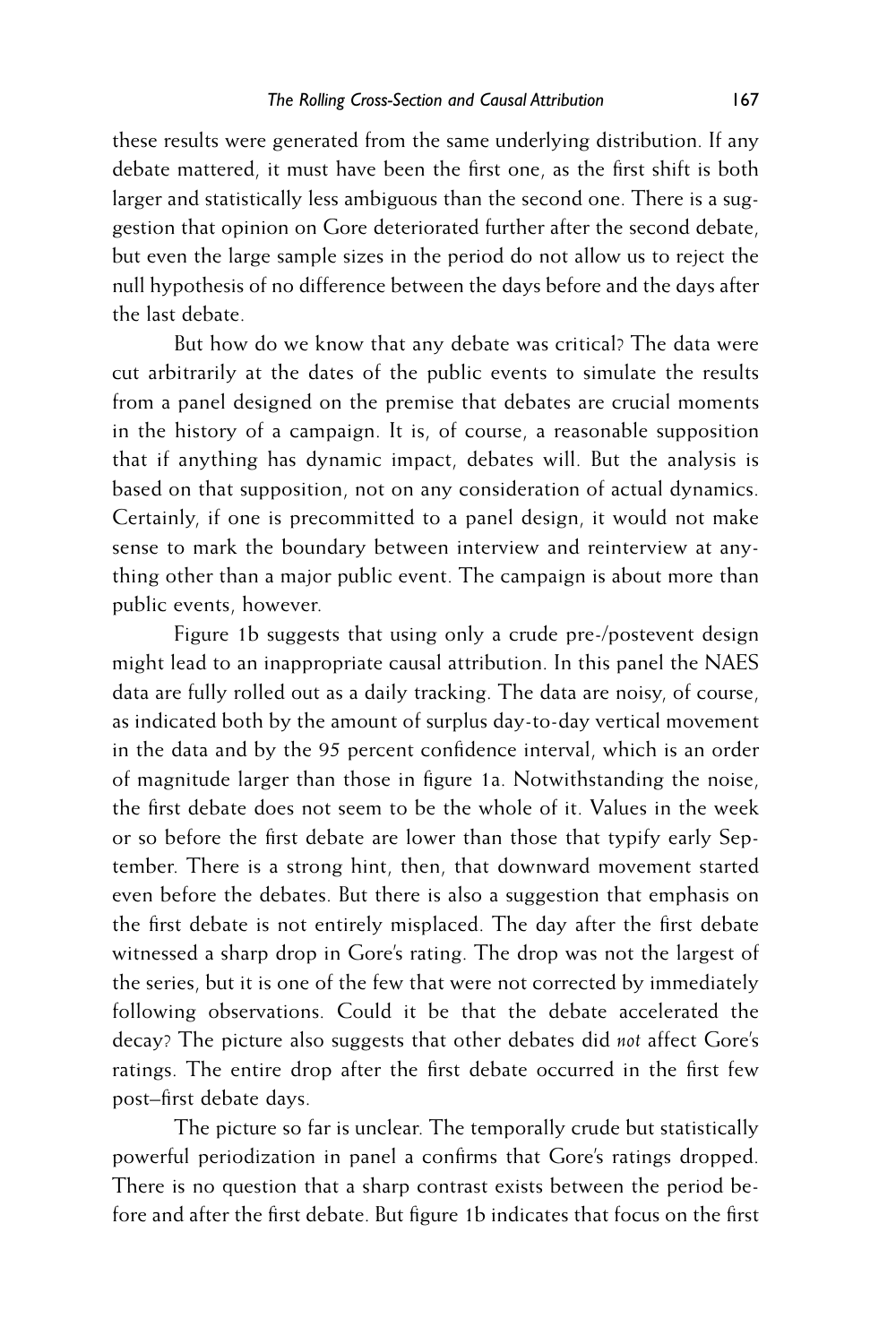#### 168 Capturing Campaign Effects

debate does not do justice to the data. Movement probably predated the debate and may not have been affected by it. Then again, it might have, and identification of the real predebate turning point is next to impossible. As the rolling cross-section data are presented in panel b, they are powerful enough to undermine an exclusive emphasis on the debate but not powerful enough to underpin a conclusive alternative interpretation.

## The Design

What is the design that gets us to this point? In essence, a "rolling" crosssection is just a cross-section of respondents, but with a twist. In any survey, when the list of potential respondents is released to interviewers to begin the process of contacting them for an interview, the interviewers are asked to follow a careful mix of calling at different times of the day and on different days of the week in order to maximize the chance of eventually finding the respondent at home. The process of completing interviews in this way is called "clearing the sample." Aggressive and systematic clearance compensates for the accidents of daily life that cause people to be away from their telephone at different times. Much of the variation in the quality of surveys and of survey houses lies in the willingness to spend money on clearance. As a result, any self-respecting survey will have several days for clearance built into it.

At the same time, the more such days, the more vulnerable the survey will be to changes in responses because of real events. People called by pollsters after September 11, 2001, for example, had much different attitudes on terrorism and defense than people called just before the tragic events of that day. But to complicate things, some of the apparent effect of time will not be from events in real time but from differences in the respondents: from any sampling frame, respondents interviewed later in the clearance period are likely to differ systematically from those easier to reach and thus interviewed earlier (Dunkelberg and Day 1973; Hawkins 1975; Groves 1989). Disentangling impact from factors evolving in real time from impact due to mere accessibility of respondents is a formidable task. But failure to take the task on may lead an analyst to misrepresent the data.

The rolling cross-section design converts the "bug" of temporal heterogeneity into a "feature." The steps in executing the design for a telephone survey are as follows.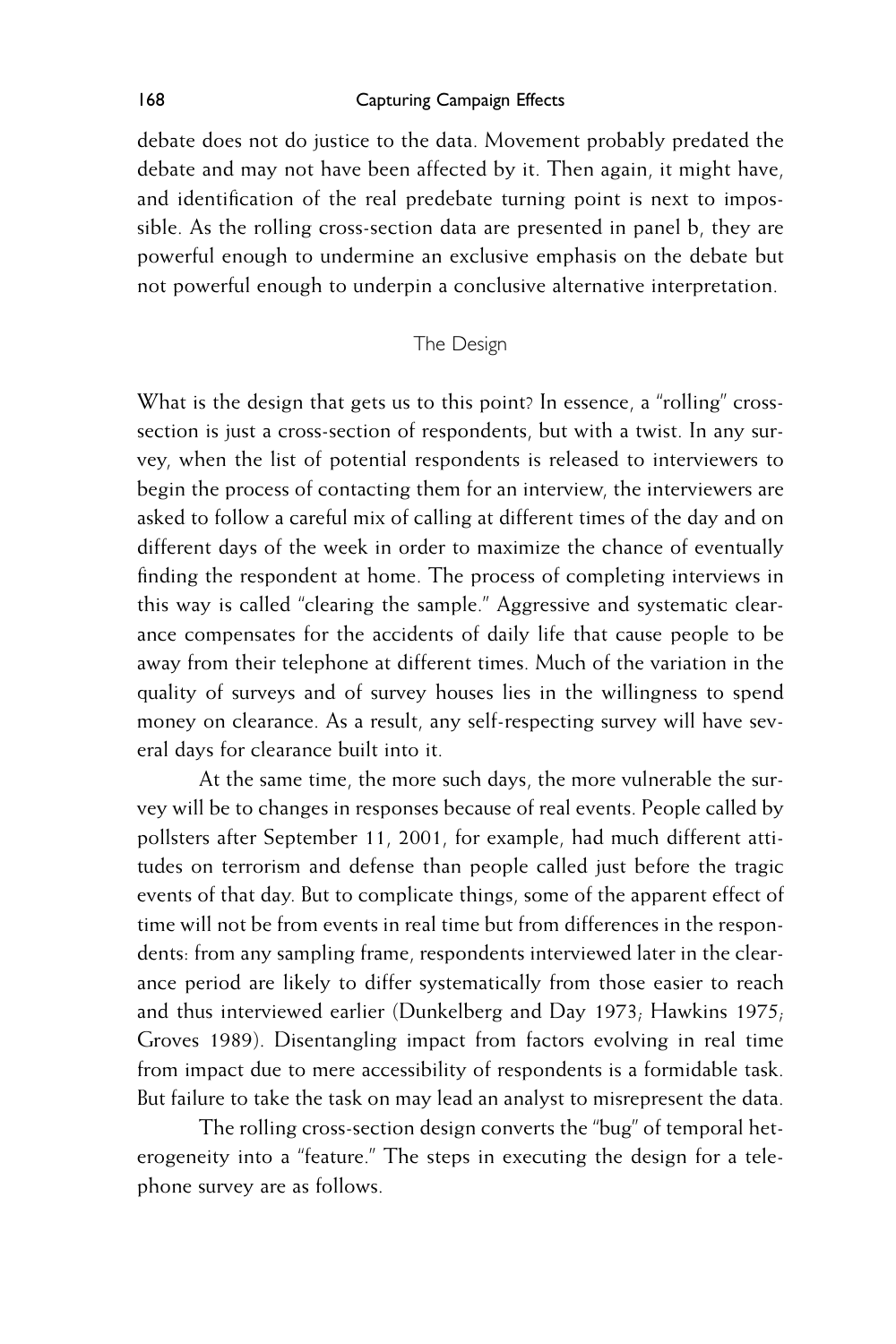- 1. Generate enough random four-digit numbers (married to known live exchanges and area codes, obviously) to achieve a target number of completed interviews over a specified period.
- 2. Divide the total body of telephone numbers into "replicates," each large enough to generate a given target of completions, where the target is the minimum number of completions for a subperiod, say, a day. The division of the total into replicates is essentially a random subsampling process.
- 3. Release replicates to the interviewers in a controlled fashion. This can be an equal number per day, or the number of replicates released on any given day can reflect priors on the importance of events in a period or on the "frequency domain" of political time.
- 4. Whatever the schedule for release, treat each replicate the same as every other. This means holding the numbers open for a specified number of days and applying a callback schedule that yields a constant clearance profile over the days that follow release to field. The callback schedule may vary over days of the week and over weeks of the year, reflecting known facts about the general accessibility of persons and households. Samples have to be worked harder on weekends and in holiday seasons, for example, to ensure equal probabilities of contact between normal weekdays and weekends or holidays.<sup>3</sup>

Figure 2 illustrates this for a representative day in the 2000 NAES. On July 5, 2000, enough numbers were released to complete 300 interviews, the target that was used for every day for the rest of the campaign. This represents six NAES replicates, where each replicate had a completion target of 50. The number of NAES replicates released per day reflected the intensity of campaigning: quite high during the presidential primaries, low in the fallow period of late spring, and higher than ever from July 5 to Election Day. Figure 2 shows the time path by which the 275 ultimate completions from the July 5 replicates were accomplished. Of all such completions, just over 40 percent (115 to 120 interviews) were recorded on July 5 itself. Over half of these interviews stemmed from the first call, and most of the rest took place on the second call. One number received four calls. Just under 20 percent of all completions (about 50 interviews) came the next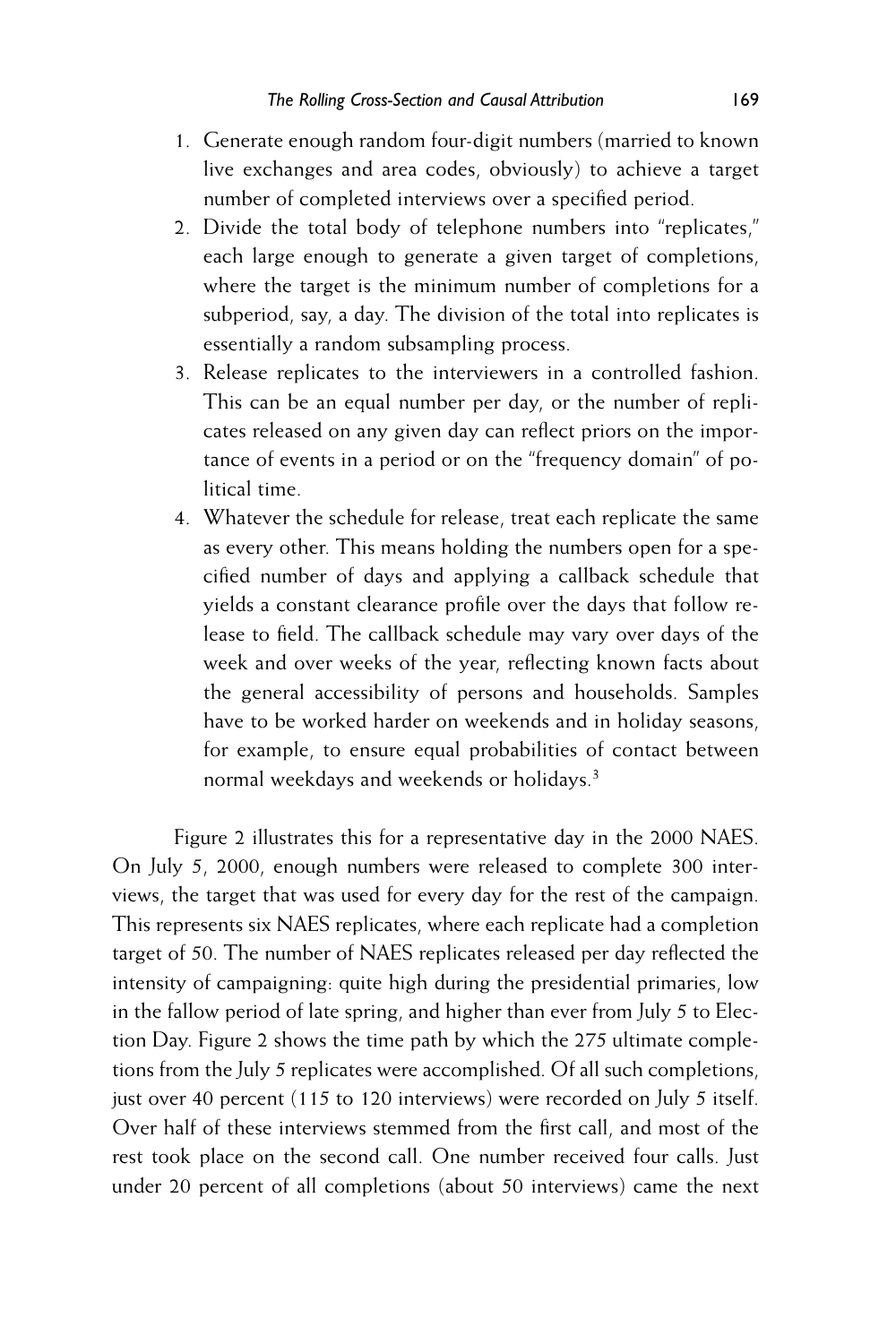

Fig. 2. Calls to completion, replicates released on July 5. (*a*) Percentage by day. (*b*) Cumulative percentage. (Data from 2000 Annenberg Election Survey.)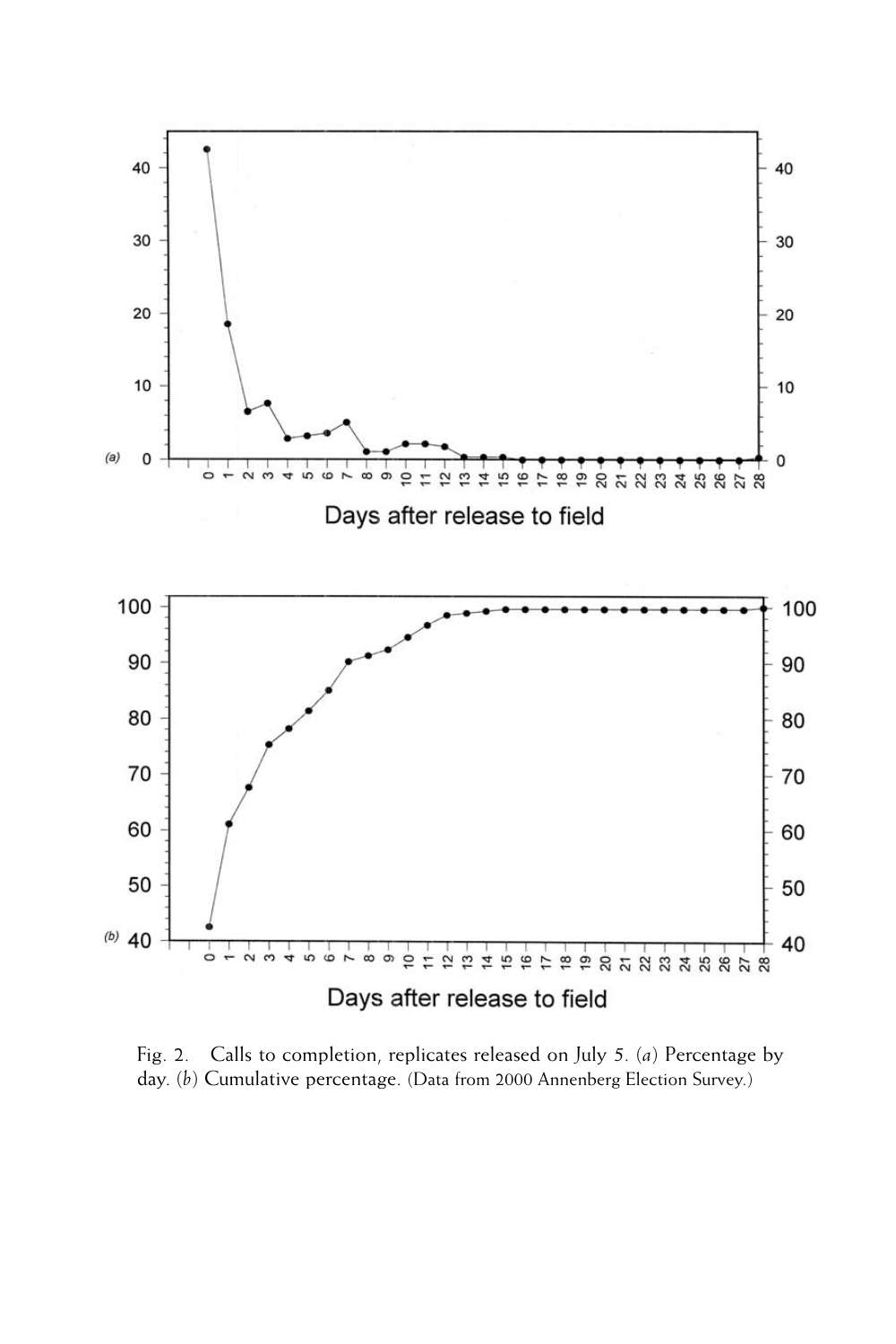day, such that by the end of this day over 60 percent of interviews that would ultimately be completed were in the bank. Thereafter, increments were small: under 10 percent of ultimate completions for days 3 and 4 and under 5 percent for all succeeding days. By one week out, over 90 percent of ultimate completions had been recorded, and by two weeks (the nominal end of the interviewing window for any replicate) over 99 percent of interviews were in the bank. As it happens, one interview from the July 5 sample was conducted four weeks after release.

Now imagine the transposition of this sequence into the completion pattern for replicates released on later days. If the second day's replicates have exactly the same distribution as the first, then about 115 to 120 interviews on day 2 will be from that day's replicates, and about 50 interviews completed that day will be from replicates released the day before. The total number of interviews on day 2 should be about 165. On the third day, another 115 to 120 interviews will accrue from that day's release, along with about 50 from day 2 and 20 from day 1, for a total of about 210. The daily total will build for about two weeks, at which point earlier replicates will have been exhausted and dropped. From this point on, we can say that the day on which a respondent is interviewed is the product of a random draw.<sup>4</sup> Practically speaking, this is effectively true after about a week of interviewing so that from that time on the group of people interviewed on each day can be treated as a representative cross-section of the population.

Reality is slightly messier, but only slightly, according to figure 3. This figure tracks actual completions from July 5 to Election Day. The actual number of completions on July 5 is larger than the number implied in figure 2, as the NAES was already in the field. Before the Independence Day holiday, only one replicate was released per day, with an average daily completion rate of 50 interviews. The ramping up of fieldwork required close to two weeks, although the presence of open numbers from before July 5 accelerated the uptake modestly. In any case, from mid-July on, completions oscillated around the 300-person target.<sup>5</sup>

#### Advantages

For all the apparent complication of sample release and clearance, what results is just a set of daily cross-sections that can be combined into a large cross-section. And almost any temporal subsample can be combined into a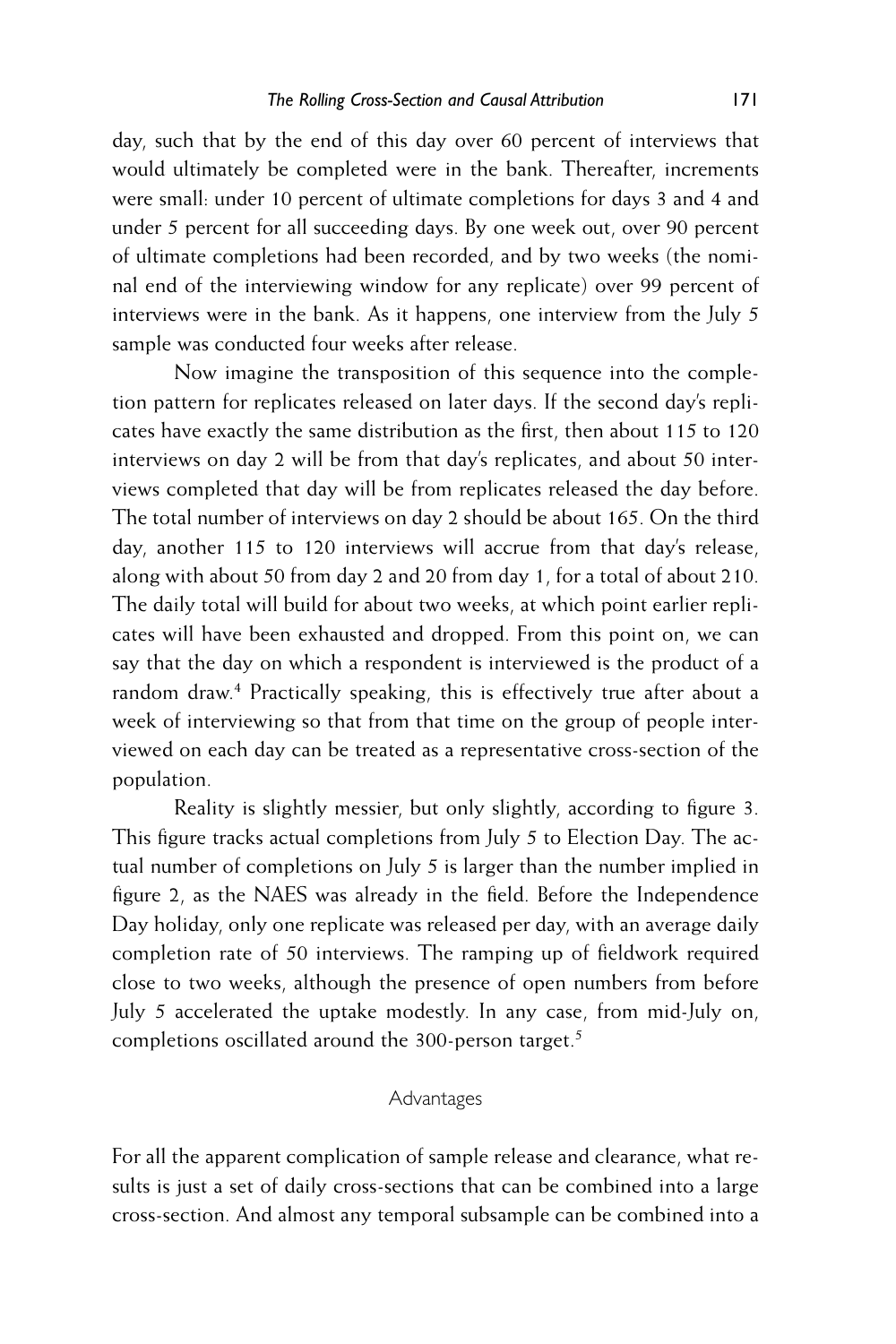

Fig. 3. Completed interviews by day, July 5 to Election Day. (Data from 2000 Annenberg Election Survey.)

representative cross-section, for example, the predebate, between-debate, and postdebate samples used in figure  $1<sup>6</sup>$  From this flow several benefits: low cost, uncontaminated respondents, and flexibility in choice of subperiods, with potentially high "granularity." Some of these advantages also carry corresponding disadvantages.

## *Low Cost*

The cost of a rolling cross-section is only marginally more than of any other telephone cross-section with correspondingly aggressive clearance. Somewhat more management overhead is dictated by the need to monitor the process every day. A nonmonetary cost is paid in response rate, for two reasons. Assignment of the house's best interviewers to reluctant cases takes place earlier in a schedule that keeps cases open for only two weeks. This probably yields fewer conversions.7 Most critical, however, is the arithmetic of the late campaign. Note in figure 3 that the rate of completion remained quite steady right to the end. Consider what this implies from the logic of figure 2. The replicates released on the last day of interviewing had one day only, that last day of interviewing, to be cleared. Replicates released the day before had only two days and so on. In-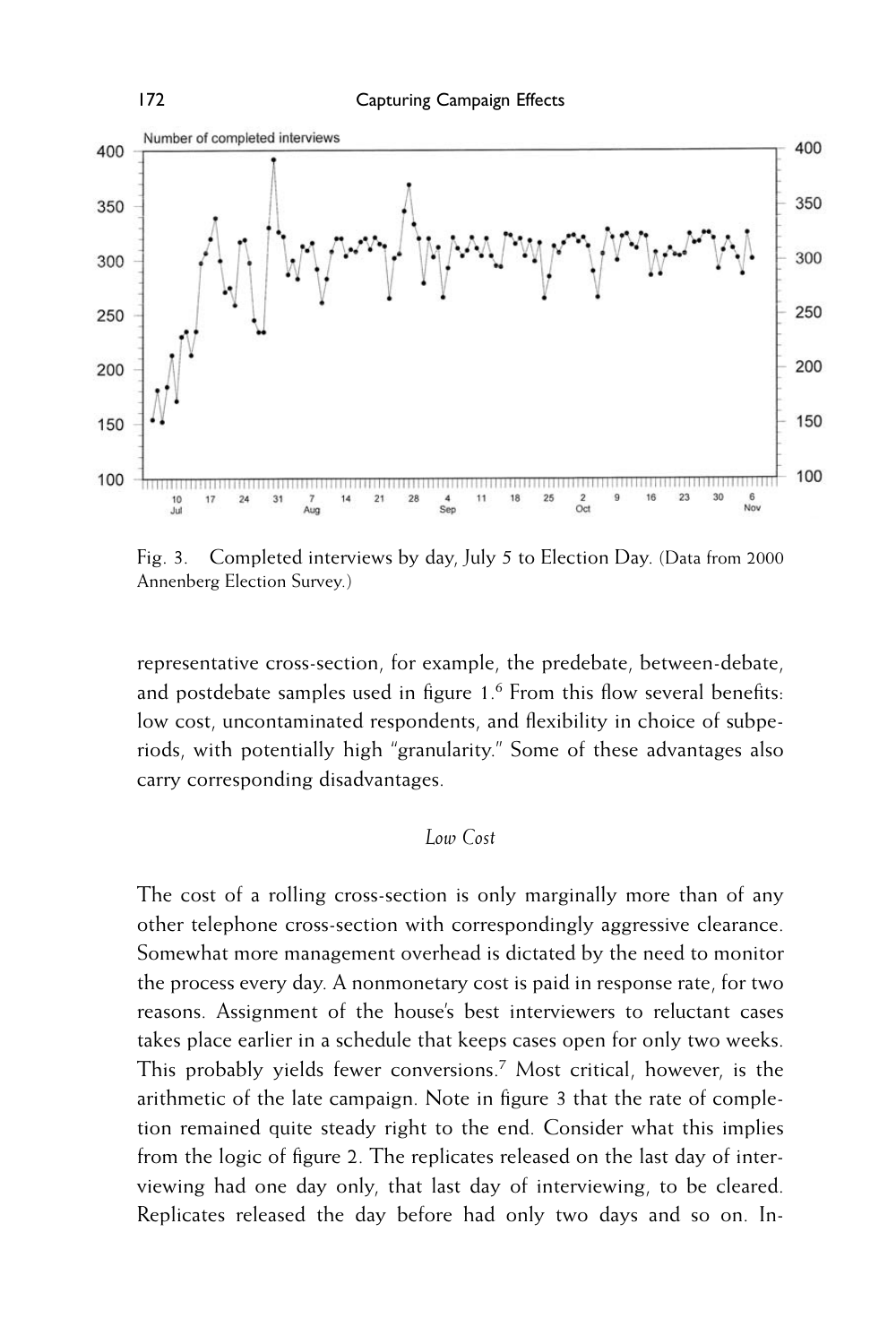#### *The Rolling Cross-Section and Causal Attribution* 173

escapably, the NAES response rate started to drop two weeks before the end, and the same will be true, mutatis mutandis, for any rolling crosssection.<sup>8</sup> Initial response-rate decline is tiny, but it accelerates, essentially, on the temporal inverse of the pattern in figure 2b. The crucial point, however, is that each daily cross-section is representative of the population.

## *Fresh Respondents*

Merely by virtue of their selection for a conversation that represents a more pointed focus on politics than most persons would ever experience in ordinary life, respondents are transformed by their encounter with a survey. But it seems likely that this conditioning is the result of the interview process, not just the fact of being contacted to do an interview. Consequently, compared to respondents at second and subsequent waves of panels, rolling cross-section respondents are only minimally conditioned. This seems like a major advantage even for events around which panels are commonly constructed. If one observes a pre–post effect from a debate, how much does that effect reflect conditioning from the initial interview?<sup>9</sup>

The price, of course, is that individual-level change cannot be captured. Analysis can close in on archetypal subgroups or profiles, to the extent that the variables defining group or profile membership are exogenous and thus insensitive to the passage of time. Demographic characteristics fit this criterion. Certain political "fundamentals" (Zaller 1998), such as party identification and ideological self-designation, come close but do not absolutely qualify.<sup>10</sup> Variables that respond to the campaign, such as exposure to and interest in media coverage, are clearly inappropriate as controls. And even the most stable of attribute distributions—race and religion, for example—still leave us short of capturing individual response.

## *Flexible Subperiods and "Granularity"*

Figure 1 illustrates the flexibility of the design, as subperiods were adjusted after the fact to the dates of debates. In this case, we *chose* to divide the sample at the debates; we were not forced to do so by the logic of ex ante anticipation. At the same time, we achieve an efficient record of the time path of debate (or any event) effects, in that the first day after the event—as is also true of all further days—is just as much a cross-section as any single day or any number of days before the event. If the researcher is interested in,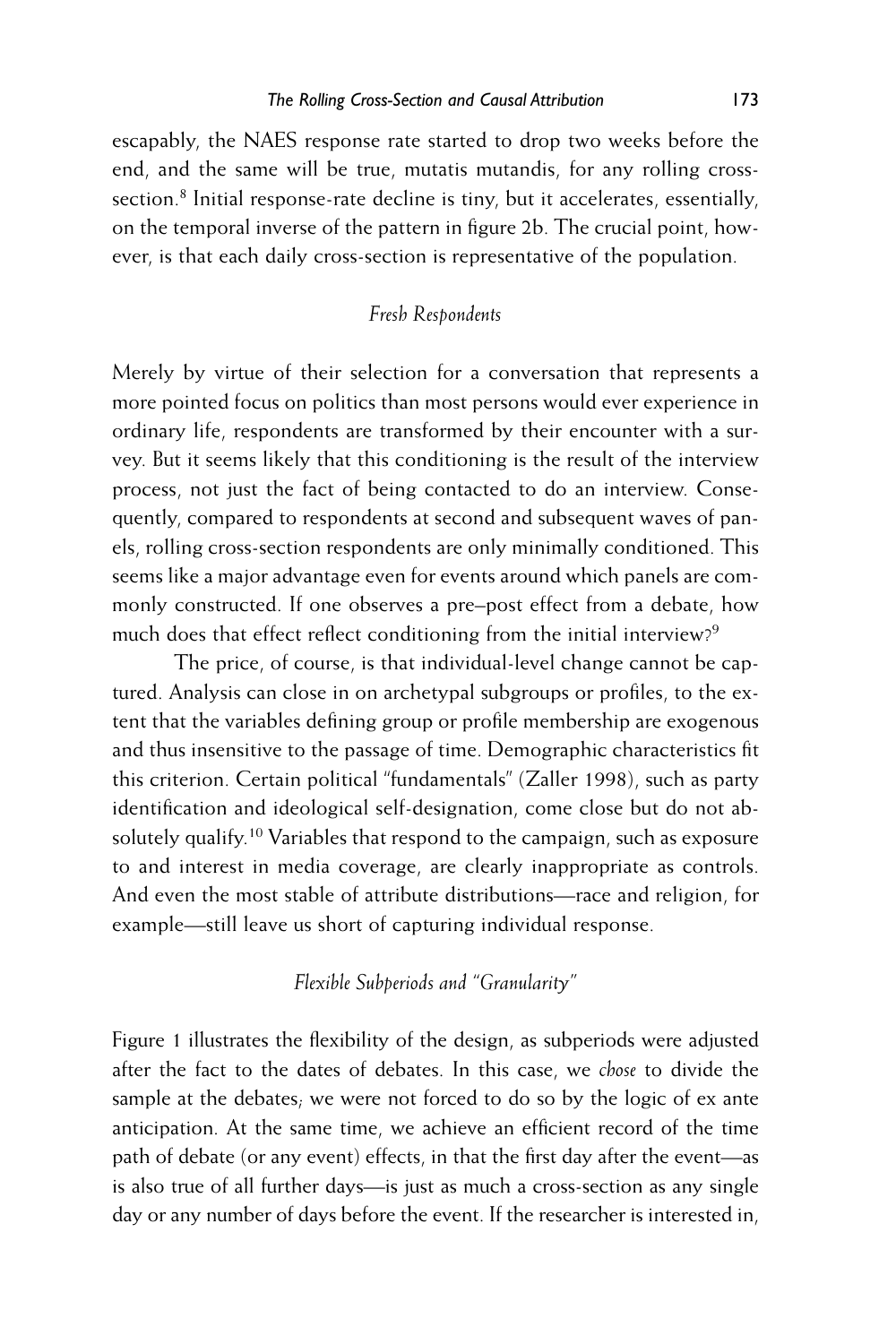#### 174 Capturing Campaign Effects

say, the immediacy with which impact unfolds and or in differences in time path between critical partitions of the sample (for example, whether or not the respondent saw any of the debate or the respondent's general exposure and attention to the mass media), relevant data not compromised by accessibility bias appear immediately after the event.<sup>11</sup> Meanwhile, joining up any combination of consecutive days is unproblematic. From the sampling perspective, all that adding or subtracting a day does is reduce or expand standard error. No other aspect of sample selection is being tweaked in the slightest. So the design combines flexibility in periodization with power in combination of days.

If this approach to seeking campaign effects seems ad hoc, the accusation is not troubling given the lack of theory about what drives the twists and turns of campaigns. Theory leaves us short of expectations for the identification of important campaign events, much less their timing and temporal shape. Holbrook (1996, chap. 6) very usefully and imaginatively goes beyond conventions and debates by considering other kinds of campaign events, but his criteria for selection events is "admittedly vague" (127), and he does not consider their temporal shape. Shaw's 1999 work catalogs alternative time paths suggested by control theory, and he tries to see what kinds of events follow which paths. But even he does not supply more than a typology of dependent-variable distributions. There is, so far, no body of propositions that might distinguish debates from conventions, for example, or a news impact from an advertising one. At the very least, the rolling cross-section allows us to maximize the variance to be explained. Down the road, it should allow us to build an inventory of dynamic patterns.

What makes this possible, of course, is daily management of data collection, such that any single day yields a random subsample of the total sample. Apart from the flexibility this affords us, the natural temptation is to focus on individual days, but the idea, just fronted, of identifying dynamic patterns involves more than juxtaposing consecutive days. It requires examining the pattern *within* that body of days or consecutive groups of small numbers of days, ideally by day-by-day comparison. The problem is illustrated by the example this essay opened with. We noted that there *did* seem to be some effect of the first debate, in that the immediately following days seemed to yield low readings, relative to the days before. But the days before also seemed to exhibit a drop in Gore's rating. This cast some doubt on the independent effect of the debate. But identifying an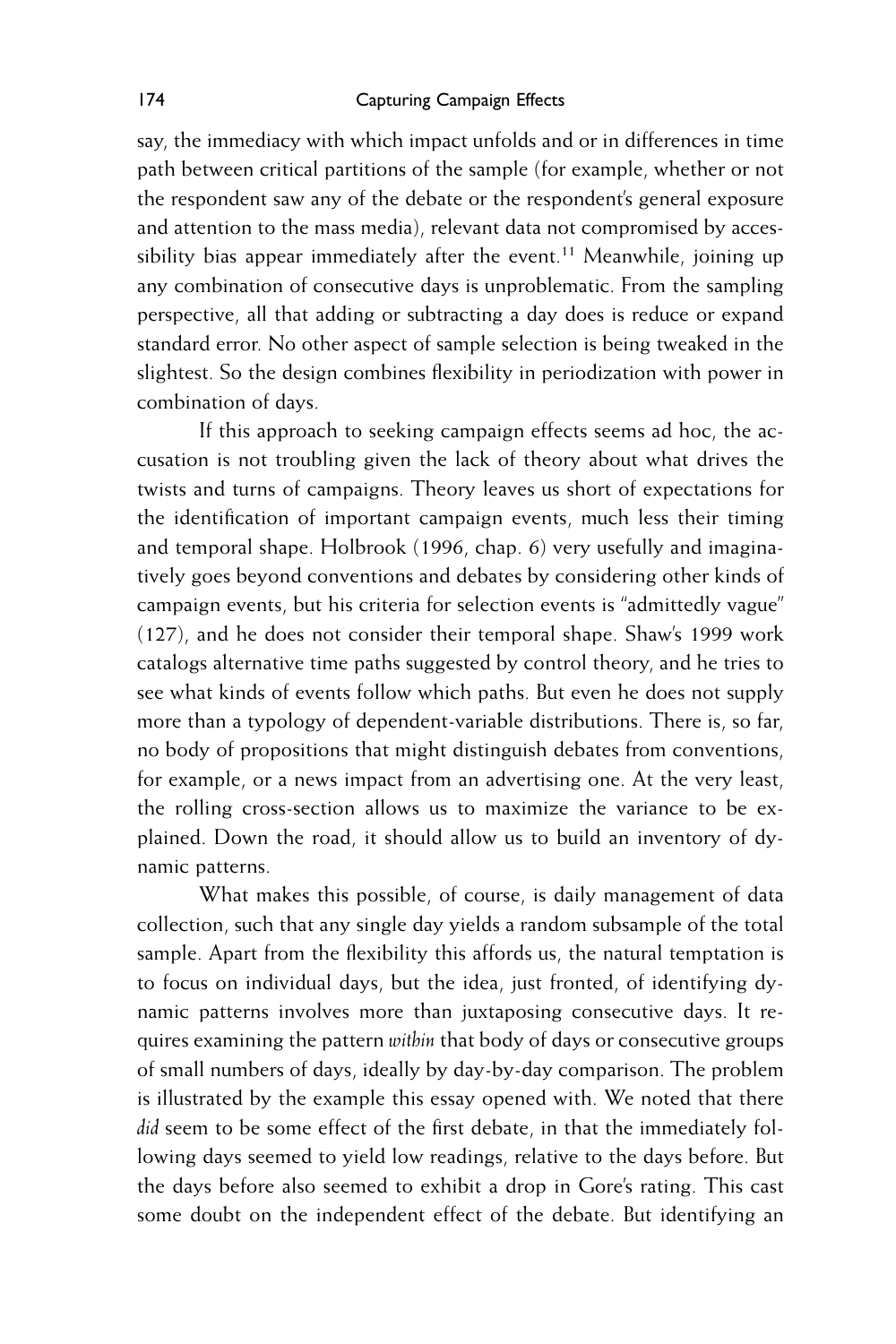earlier point of discontinuity defied the naked eye. Realizing the full value of the design requires some mode of induction that captures the signal of true turning points from the noise of sampling error.

## Graphical Smoothing

## *The Smoothing Problem*

Smoothing methods for rolling cross-sections make it easier to identify the shape of true responses when they may be obscured by noise from sampling error, but smoothing methods must deal with two fundamental problems in separating "signal" from "noise." First, the shape of the signal poses analytical difficulties because different methods are needed to identify smooth versus abrupt changes in true responses. Yet, even for presidential debates, which have been studied for over forty years, we do not know whether poor performances have immediate impacts on public opinion like falling off a cliff or slower impacts like descending in an airplane. Second, sampling error presents problems because it creates noise that can be mistaken for real effects. Sampling error results from the variation in responses from observation to observation, and it is reduced by increasing the number of observations to allow the law of large numbers to smooth things out.

In election surveys, the variation in responses from subject to subject consists of two things: true differences in opinions across respondents and temporary differences within a respondent due to the vagaries of each person's response to questions. The former reflects heterogeneity in the population, and the later reflects measurement error due to imperfect questions and imperfect interviewing methods. If the population were homogeneous and every subject had the same opinion, then just one subject could be chosen to represent the population, but there is typically substantial heterogeneity in the population, and different people have different true opinions leading to variation from subject to subject. If we had a panel design in which the same person was observed again and again over time, then, putting aside the problems of conditioning and measurement error, any changes in the person's opinions could be ascribed to campaign events. But with heterogeneity and new cross-sections in every time period, variation in responses from one time period to the next could be due to differences in the people who are chosen and not the impacts of the campaign. The solution to this problem is to observe enough people in each time period—to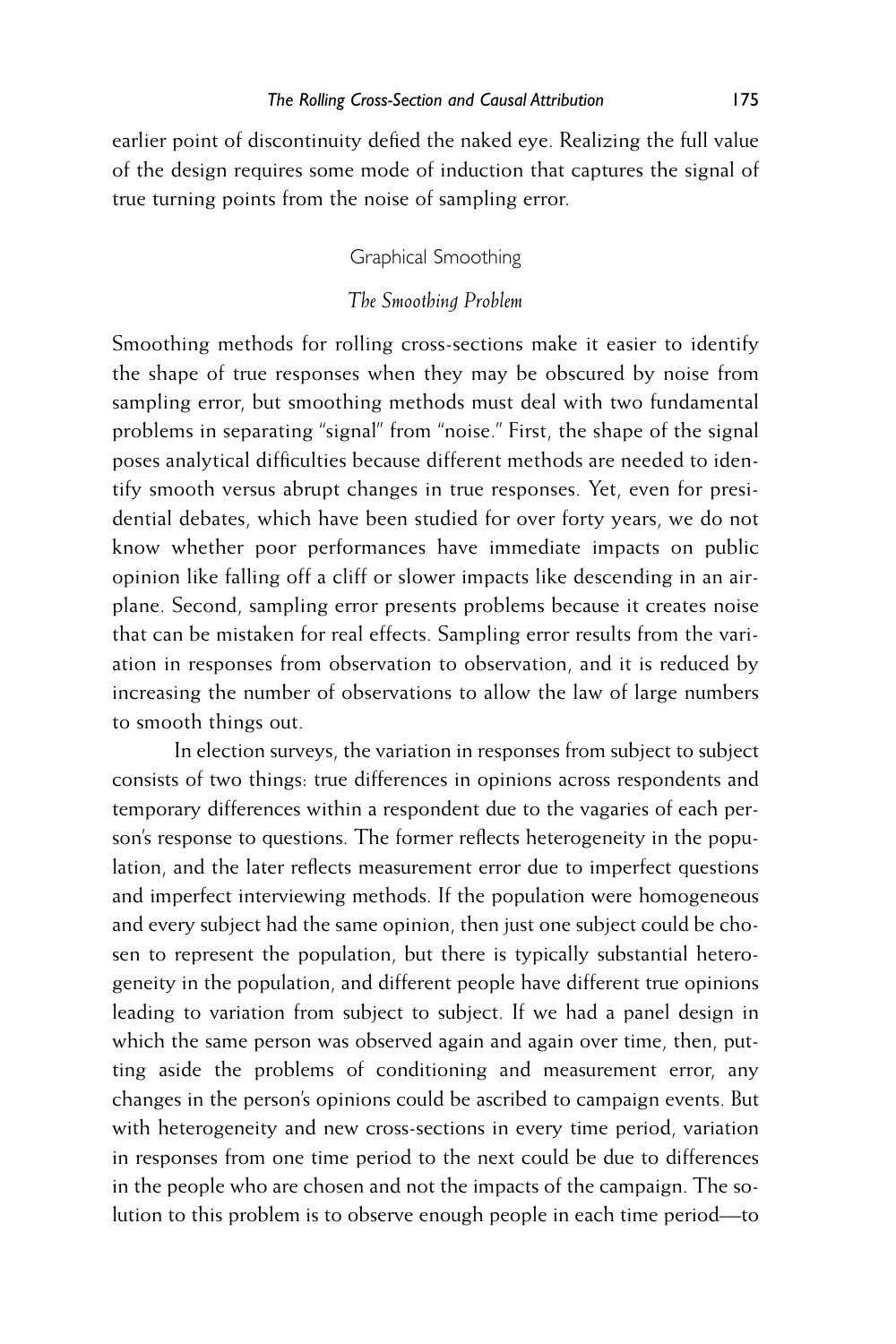have a large enough sample size—so that variation from one time period to the next due to sampling error is small compared to variation from campaign events.

Even if the population were homogenous or even if we had a panel, the variation from period to period might be due to measurement error the different ways that people can answer questions when they have the same opinions. People with the same opinions may interpret the question in different ways because of interviewer effects or simply the imprecision of the question. Once again, with rolling cross-sections, the solution to this problem is to have a large enough sample size so that average measurement error is small compared to variation due to campaign events.

## *The Mean-Squared Error Criterion for Smoothing*

A large sample size is the best way to smooth the data because it improves the signal to noise ratio by diminishing sampling error, but large samples are costly and constrained by limited budgets. Given the limits on daily sample sizes, the problem is to find the best way to extract signal from noise given the data at hand. For the Annenberg study this means finding the best way to analyze data on about three hundred respondents per day as shown in figure 3. The goal is to get the best rendition of the course of public opinion—the shape of the curve  $u_t$ , where *t* is time and  $u_t$  is the true daily mean of opinion.

To do this, we need some criterion by which we can judge whether we have done a good or a bad job of smoothing the data. One criterion is unbiasedness. By this standard, if we want to know the population's average estimate of Gore's honesty (denoted by  $u_1$ ,  $u_2$ , and  $u_3$ ) for the three periods 1, 2, and 3, then the best estimate for each mean is the sample average of Gore's honesty ratings in each period from the three hundred respondents who were interviewed during that period. We denote these sample averages by  $u_1^*, u_2^*$ , and  $u_3^*$ . It is a standard result that with random sampling the expected value of each of these is equal to the true mean for that particular day; that is,  $u_1^*$ ,  $u_2^*$ , and  $u_3^*$  are unbiased estimates of  $u_1$ ,  $u_2$ , and  $u_{3}$ , respectively. For period 1, for example, this means that if we were to repeatedly sample from the population and get many estimates of  $u_1^*$ (say, from different polling firms operating on that same day), then the average of these many estimates would equal the true population value  $u_i$ . Unbiasedness of this sort is an especially useful property if we are looking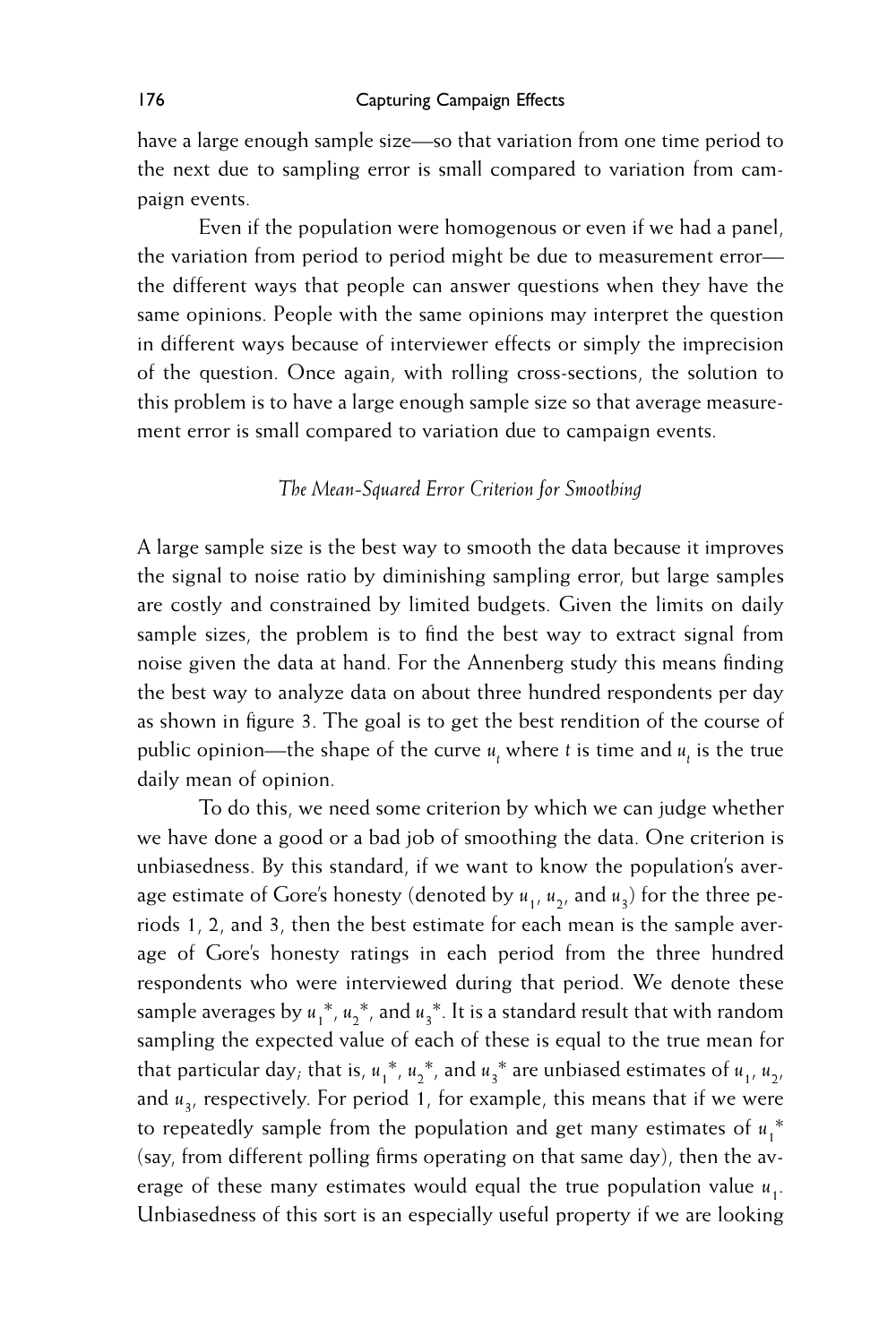for turning points because we want to make sure that each daily estimate is an unbiased estimate of the true signal for that day.

But another criterion is minimizing variance so that the standard errors of estimates of views about Gore's honesty are as small as possible. Since standard errors are a measurement of the amount by which our estimates vary from sample to sample, minimizing them means that we have reduced noise to a minimum. If we assume that the total variance due to heterogeneity and measurement error is *s* 2, then the sampling variance for each of  $u_1^*$ ,  $u_2^*$ , and  $u_3^*$  is  $s^2/n$ , where  $n = 300$ , the number of observations in each period. For small *n* the quantity *s* <sup>2</sup>*/n* can still be quite large. We could get an even smaller sampling variance if we assumed that Gore's honesty did not change over periods 1, 2, and 3 so that we could average  $u_1^*$ ,  $u_2^*$ , and  $u_3^*$  to get  $u^* = (u_1^* + u_2^* + u_3^*)/3$  with a variance of  $s^2/3n$ —onethird the size of the previous sampling variance.

The quantity  $u^*$  is a three-period average, and if for any time-series with observations  $t = 1$ ,  $t$ , and  $t + 1$  we define  $u_t^* = (u_{t-1}^* + u_t^* + u_{t+1}^*)/3$ , then we have a *three-period moving average.* The equal weights of (1/3, 1/3, 1/3) that define this estimator  $u_t^*$  are called the kernel weights in the statistical literature or just the kernel. Note that the weights always sum to one, but different patterns of weights define different estimators. The kernel for the estimator that takes just the *current period's mean*  $u_t^*$  from among  $(u_{t-1}^*, u_{t}^*, u_{t+1})$  is  $(0,1,0)$ . Hence, the kernel defines different ways to combine the daily sample means to produce an estimator, and kernels have different shapes ranging from the flat or "uniform" distribution with equal weights for the three-period moving average to the sharply peaked (at the middle value) shape for the current period's mean.

Unfortunately,  $u^*$  might be a biased estimate of even  $u_2$ , the middle period's value for Gore's honesty if Gore's honesty varies by period.12 Thus, there is a tradeoff between bias and sampling variance, but we might be willing to trade a little bit of bias for a lot smaller sampling variance. There are, of course, limits to this, and we would not be willing to trade a lot of bias for a slightly reduced sampling variance. Statisticians formalize this tradeoff by considering mean squared error as a summary criterion for any estimator. Mean squared error is equal to the bias squared plus the sampling variance. To simplify the computation of mean squared error in this case, we set the zero point of the honesty scale by assuming that the middle value *u<sub>2</sub>* for honesty is equal to zero. There is no loss in generality in doing this because the scale is arbitrary to begin with. With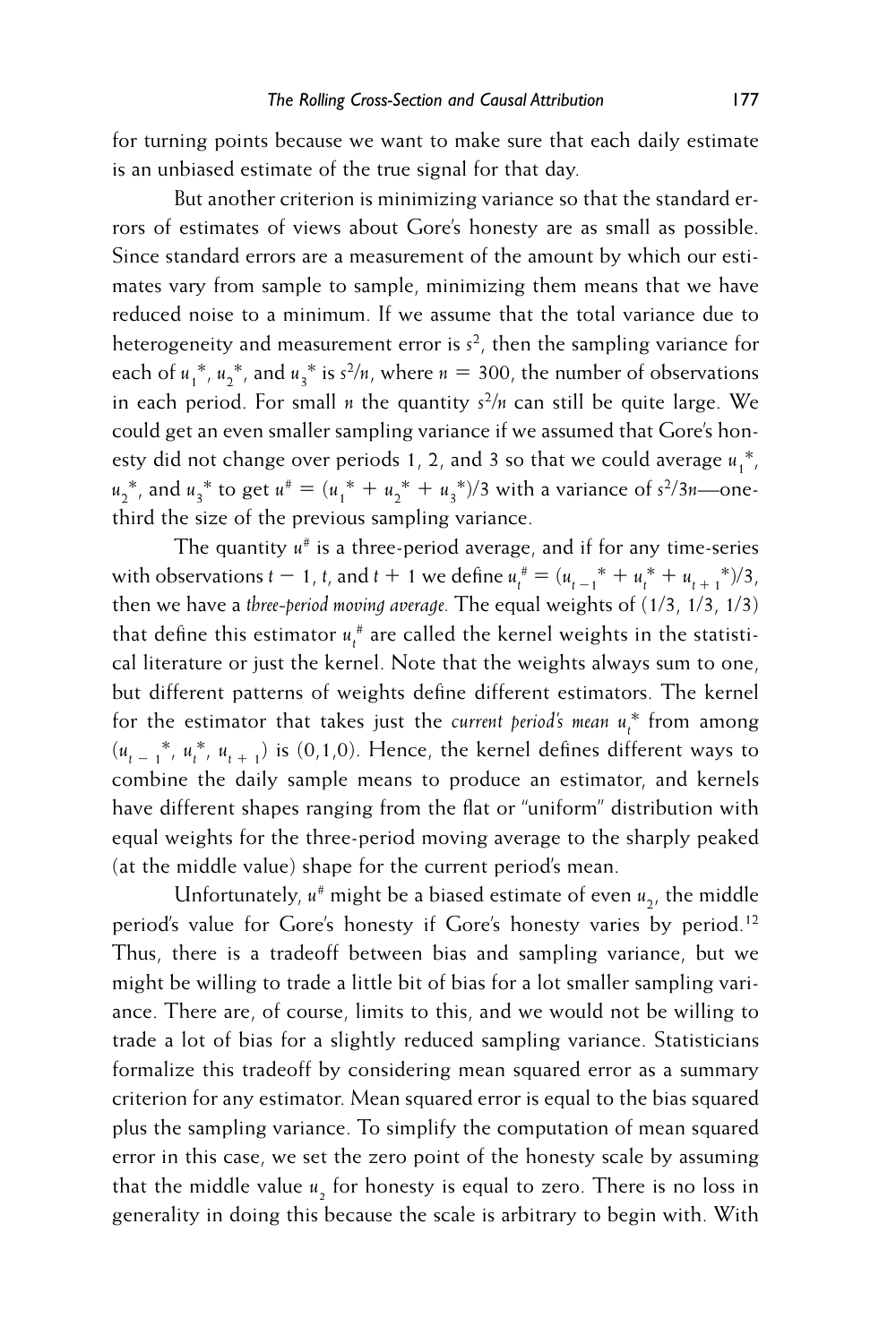this costless simplification, we can easily compute the mean squared error for  $u^*$  as an estimator of  $u_2$ :<sup>13</sup>

$$
MSE(u^*) = [u_1 + u_3]^2/9 + s^2/3n.
$$

The formula for the bias term  $[u_1 + u_2]^2/9$  may not seem intuitively obvious so we explore its properties in more detail later. We can also compute the mean squared error from using  $u_2^*$  as the estimator for  $u_2$ , which will be just equal to the variance of  $u_2^*$  since  $u_2^*$  is an unbiased estimator of  $u_2$ .

$$
MSE(u_2^*) = s^2/n.
$$

Under what conditions should we use  $u^*$  versus  $u^*$ ? That is, under what conditions should we use the three-period moving average versus the one period estimate? As the variance *s* <sup>2</sup> gets bigger, there is more noise in the data. It makes sense in this situation to use  $u^*$  instead of  $u^*$  because the bias term in MSE( $u^{\#}$ ), that is,  $[u_1 + u_3]^2/9$ , will be dominated by the variance term, *s* 2/3*n*, so it is worth accepting some bias from averaging all three periods to get the much smaller variance term  $(s^2/3n)$  in  $u^*$  compared to that ( $s^2/n$ ) in  $u_2^*$ . As *n* gets bigger and bigger, the bias term in  $MSE(u^*)$  will dominate the variance term so it will make sense to use  $u_{2}^{*}$ , which does not have any bias term. With more observations, there is no need to average over adjoining periods in order to reduce noise—the number of observations in a single period does that nicely. Similarly, as the bias term gets bigger and bigger, it makes sense to use  $u_2^*$  instead of  $u^*$  because  $u_2^*$  is unbiased. That is, if the twists and turns of the campaign cause the variable of interest to change a lot, then we should refrain from averaging over adjacent periods.14 In summary, for large variance, small *n*, and small bias, it makes sense to use  $u^*$ . For small variance, large *n*, and large bias, we should use  $u_2^*$ .

## *The Shape of the Response Curve as a Crucial Factor*

The bias term,  $(u_1 + u_3)^2$ , deserves some additional discussion because it summarizes the shape of the response curve—the way that ratings of Gore's honesty can be expected to go up and down. Because we have set  $u_2 = 0$ , this quantity attains its smallest possible value of zero when  $u_1$  and  $u<sub>3</sub>$  are also zero. In this case, it clearly makes sense to combine the three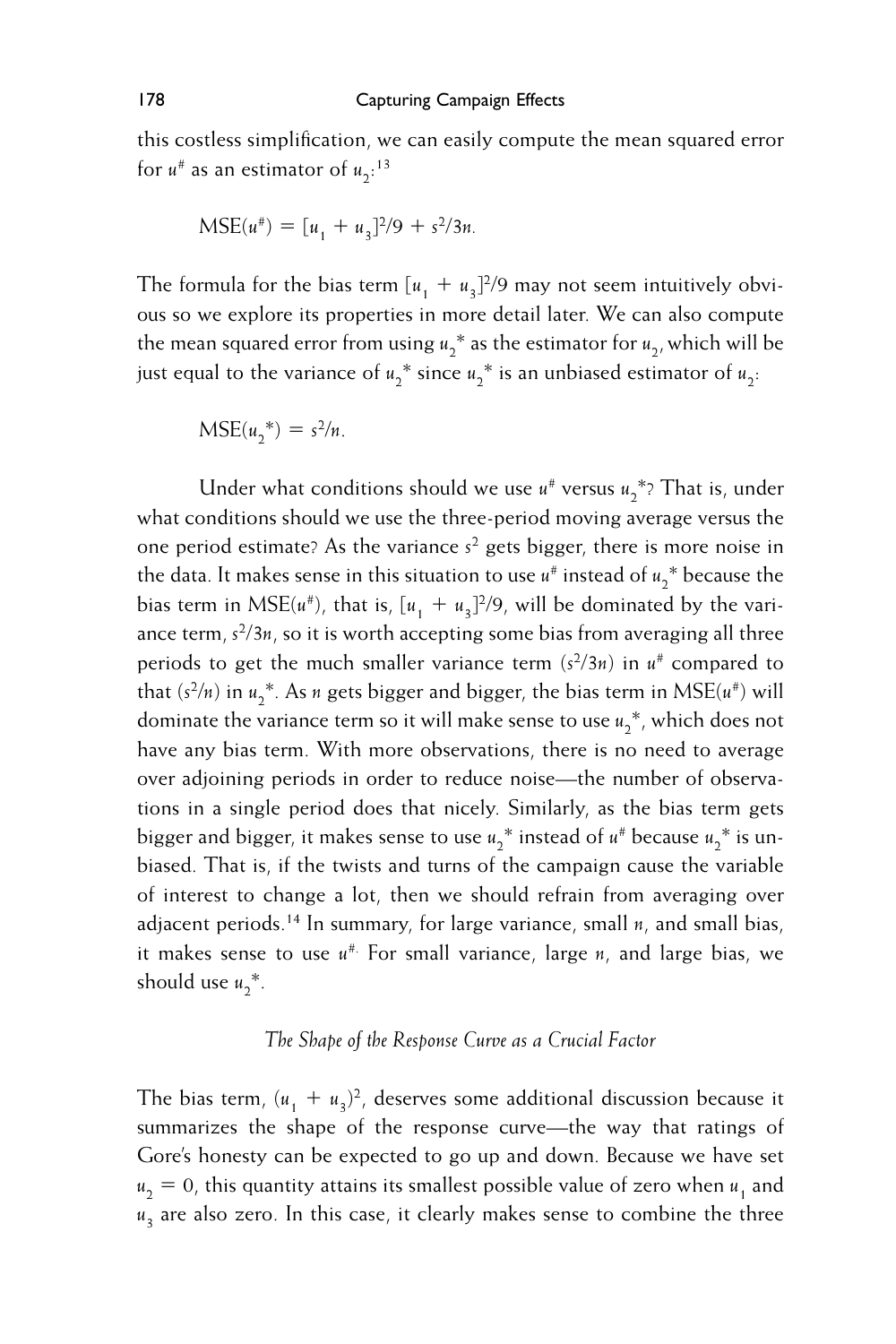periods to estimate Gore's honesty because the true value is the same for all three periods. But the bias term also attains its smallest possible value when  $u_1 = -u_3$  and the three points lie along a straight line  $u_t$  with a constant slope. Thus, the bias term is only nonzero when the three points  $u_{1}$ ,  $u_{2}$ , and  $u_3$  depart from lying along a straight line—only when the slope of the curve  $u_t$  is changing. The classic measure of the change in a slope is the second derivative of the curve. Consider the standard difference-in-differences approximation of a second derivative:

$$
u''_t = \frac{\partial^2 u(t)}{\partial t^2} \approx \left\{ \left[ (u_3 - u_2)/b \right] - \left[ (u_2 - u_1)/b \right] \right\} / b,
$$

where *h* is some small unit of time. Since we have assumed that  $u_2 = 0$ , this amounts to  $u''_t \approx [u_3 + u_1]/h^2$  so that by a little algebra,  $h^2 u''_t \approx [u_3 + u_1]$ , which is the square root of the bias term. This result will come in handy later because  $[u_t^{\prime\prime}]^2$  is a convenient measure of the shape of the response that we want to detect.

## *Choosing the Bandwidth*

So far, we have been thinking about the problem of smoothing as one in which we want to choose the optimal weights (or kernel) for an estimator that uses data from three time periods. In some cases, as discussed previously, this might mean that very little smoothing takes place, and in others it might mean that a great deal of smoothing occurs. There is, however, another way to think of the problem. Instead of choosing the optimal kernel for three periods, we might choose a particular kernel shape (uniform, peaked, or some other shape) and then ask how many periods should be smoothed with this kernel. If the number of periods is very small (for example, a few hours instead of weeks or months, which consist of many hours), then the kernel will smooth over a very short period of time. If the number of periods is very large, then the kernel will smooth over a longer period of time. One reason for reformulating the problem in this way is that it turns out that the shape of the kernel typically matters less than the period of time over which the smoothing takes place, and there appears to be good arguments for always choosing particular shapes such as the parabolic Epanechnikov kernel (Hardle 1990, 24–26, 133–37).

To reformulate the problem in this way, suppose that observations are spread evenly over the total campaign that is being studied so that we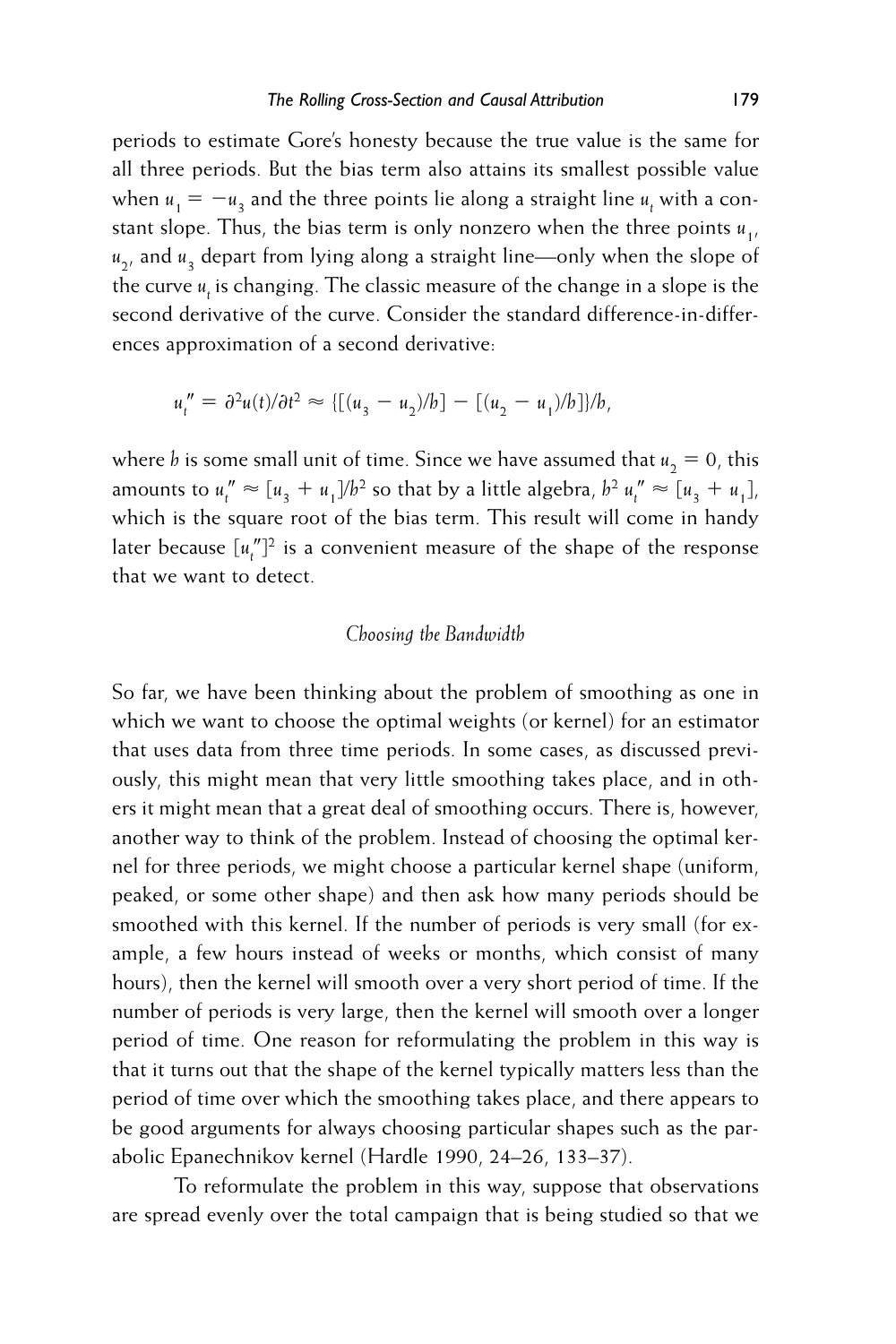### 180 Capturing Campaign Effects

can slice the time periods smaller and smaller and still get some observations. Thus months can be split into weeks and weeks into days. Of course, there is a limit to how far we can do this with the rolling cross-section design because our smallest unit is a day, but this thought experiment is nevertheless useful. Assume that the total length of the time period on the horizontal axis is one unit and that there are *N* observations spread evenly over this entire time period. We break the horizontal axis into a number of evenly spaced time periods, each of which is *h* units apart, where *h* is some fraction of one. These time units might be months, weeks, or days. Then for any given time period, there are  $n = bN$  observations. Our goal will be to see what happens as we change *h*, which is called the bandwidth in smoothing language. Intuitively, we would expect that as the bandwidth *h* gets smaller, the amount of bias in the estimator will decrease, but the number of observations  $n = hN$  will also get smaller, causing the variance in the estimator to increase. Thus the choice of bandwidth is an essential aspect of choosing a smoother because a good choice will minimize the mean squared error.

We choose the equal weighting kernel (moving average) so that the mean squared error is as stated earlier:

$$
MSE(u^*) = [u_1 + u_3]^2/9 + s^2/3n.
$$

Using the previous result for the bias  $[b^2 u''_i] \approx [u_3 + u_1]$  and the fact that  $n = hN$ , we can rewrite this as<sup>15</sup>

$$
MSE(u^*) \approx b^4[u''_t]^2/9 + s^2/3bN.
$$

In words, we can write the MSE as follows:<sup>16</sup>

$$
MSE(u^*) \approx (Bandwidth)^4
$$
 (Deviation from linearity of curve)<sup>2</sup>/9

 $+$  [Variance of Error]/[3  $\times$  Bandwidth  $\times$  Total Sample Size]

Just as we expected, as the bandwidth *h* gets bigger, the bias term increases but the variance term gets smaller. Furthermore, the amount of bias depends upon the size of the second derivative and the curve's deviation from linearity. The more "wiggly" the curve, the more bias there is in the estimator.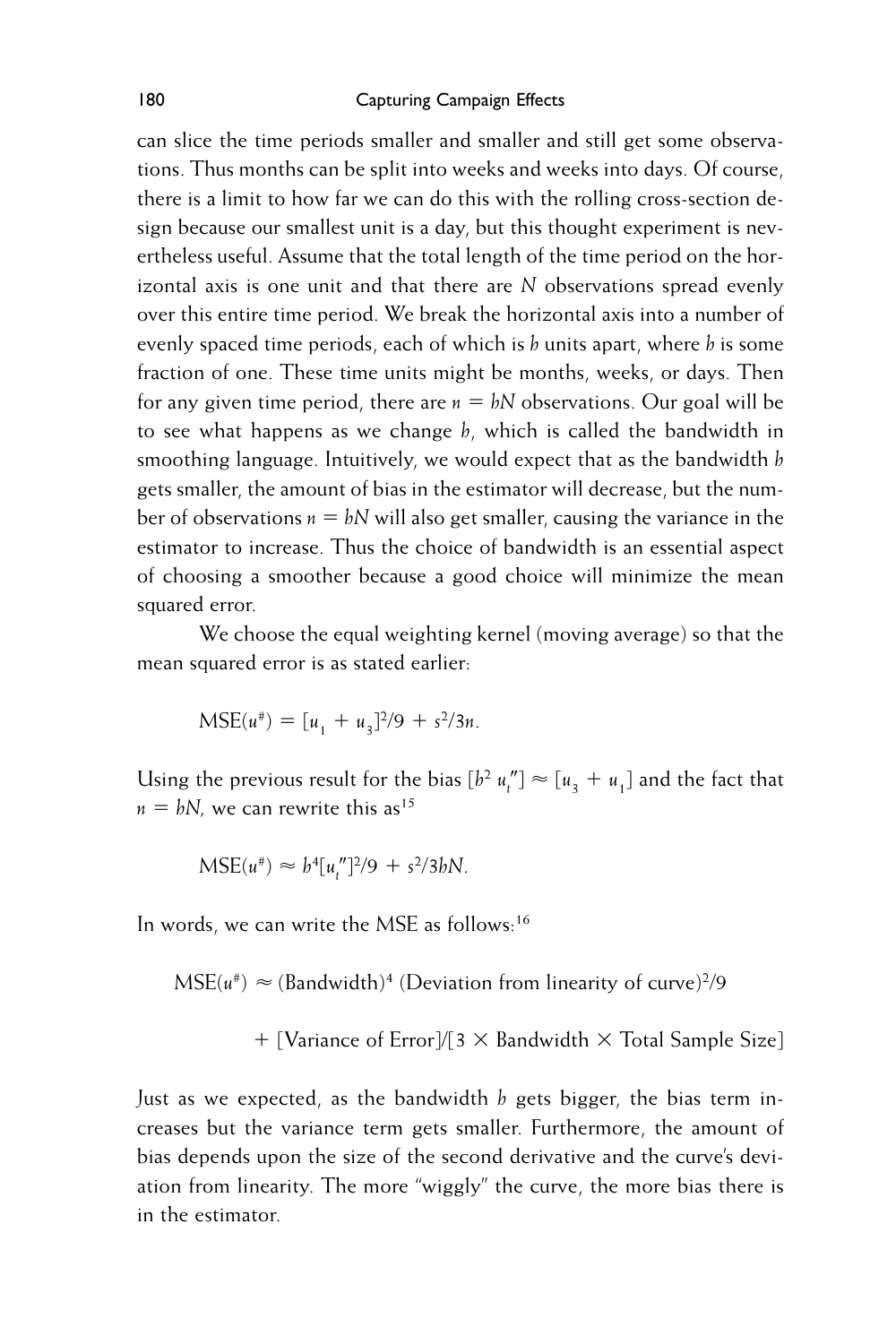To minimize mean squared error, we can choose the optimal bandwidth by taking the derivative of  $MSE(u^{\#})$  with respect to  $h$ , setting the resulting derivative to zero, and solving for *h*. We obtain

$$
b^5 = 3s^2/[4N(u''_t)^2].
$$

The optimal bandwidth gets wider with greater population variance *s* <sup>2</sup> and narrower with increasing *N* and increasingly wiggly curves.

## *Analyzing the Annenberg Data on Gore's Honesty*

We can use this formula to determine the optimal smoothing for the Annenberg data on Gore's honesty. From the daily data, we can estimate *s* <sup>2</sup> as the average of the daily variances.<sup>17</sup> The result is a value of about .48. The value of *N* for the sixty-eight days of interviewing is 20,892. The value of  $u_t^{\prime\prime}$  depends upon the kinds of responses we expect to find in the general population. One natural measure of a unit of response is the cross-sectional standard deviation in the variable of interest, such as perceptions of Gore's honesty. Changes in the mean equivalent to about 5 percent of the standard deviation might be considered significant, although they might also be hard to detect. Changes in the mean equivalent to about 25 percent of the standard deviation would certainly be substantial, and we would want to be able to detect them. Consider each of these possibilities.

Assume that we expect changes in the mean value of Gore's honesty of one-quarter of the cross-sectional standard deviation, and assume that we expect that these changes might happen within three days. Then we can calculate an approximate value for  $u_t''$  as follows. Suppose that the trend line is flat and that it changes upward (or downward) by one-quarter of a standard deviation (.25 units on the honesty scale) in three days, which is about one-twentieth  $(.05)$  of the total sixty-eight days on figures 1a and 1b. Then  $u_t^{\prime\prime}$  will be .25/.05 = 5 over this period. Putting this number along with the variance *s* <sup>2</sup> (.48) and the total number of interviews  $(20,892)$  in the previous formula yields  $h = 0.058$  so that  $n = hN$  will be about 1,200, or four days of interviewing at three hundred respondents per day. Similarly, if we are expecting changes of 5 percent of a standard deviation, then  $u''_t = .05/.05 = 1$  and  $b = .111$  so that *n* will be about 2,400, or eight days of interviewing. These results suggest that the ideal amount of smoothing will be something like four to eight days.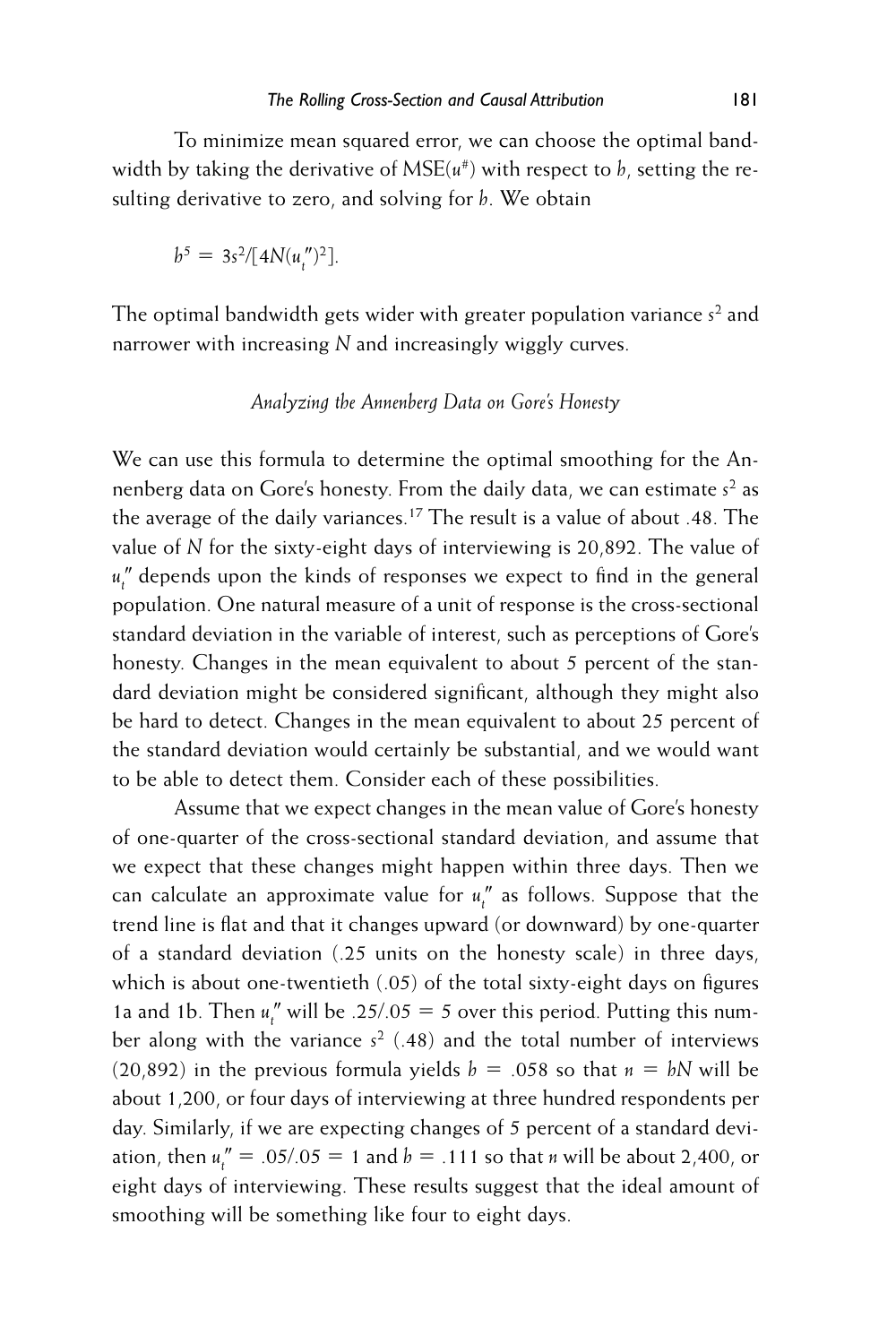#### 182 Capturing Campaign Effects

Figure 4 presents three-, five-, and seven-day moving averages of the data on perceptions of Gore's honesty presented in figure  $1.^{18}$  The most remarkable feature of these graphs is the strong impression that Gore's decline started well before the first debate—perhaps as much as two weeks before and certainly ten days before. The debate may have accelerated the decay in judgment on Gore. Certainly the downward slope seems to increase its pitch right after the debate. Then again, the total drop after the debate is no greater than what occurred before. But the basic point stands: the turning point that is the pivot for the whole campaign came two weeks *before* the debates. This fact would almost certainly have been missed by any other design for fieldwork. Johnston, Hagen, and Jamieson (2004, chap. 6) interpret that turning point in terms of media attacks on Gore's credibility, starting with stories about factual errors in claims made in highprofile speeches and ending with the controversy over his request to President Clinton to release oil from the nation's strategic reserve. They would not have been led to any such interpretation but for the rolling crosssection design.

This discussion has just scratched the surface of what can be done with smoothing methods, and it has used one of the very simplest methods. A several day moving average is a very simple form of the more general technique of polynomial smoothing where the data at each point are approximated by a weighted polynomial regression. In the case of moving averages, this "regression" is just a constant produced by the weighted average of nearby observations where the kernel defines the weights and the bandwidth defines what is considered nearby. More sophisticated polynomial smoothing methods fit local linear regressions (with a constant and a linear time term) or higher order polynomials to each point by estimating a polynomial regression around that point with weights equal to the kernel weights.

Since the publication of William Cleveland's "Robust Locally Weighted Regression and Smoothing Scatterplots" (1979), most researchers favor polynomial methods that at least use linear regressions and that employ robust methods that reduce the impacts of local outliers. Cleveland's LOWESS (Locally weighted scatterplot smoothing) or LOESS is applied to the data on Gore's honesty in figure 5 with different bandwidths ranging from .07 to .125. The results are similar to the moving averages in figure 4.

There are also many smoothing methods other than polynomial smoothing, of which the most popular is various forms of splines (see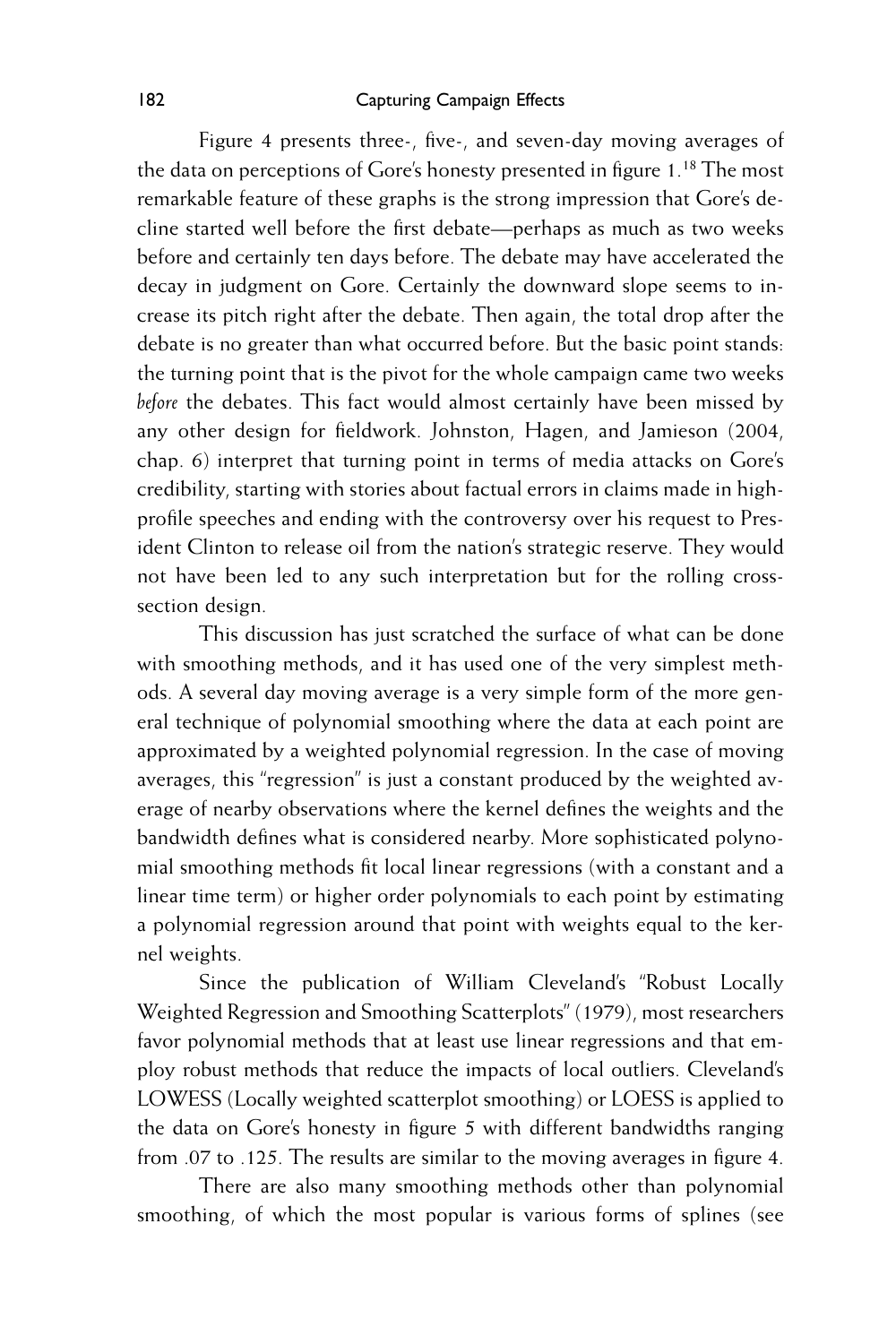![](_page_19_Figure_0.jpeg)

Fig. 4. Smoothing by prior moving average. (*a*) Three-day. (*b*) Five-day. (*c*) Seven-day.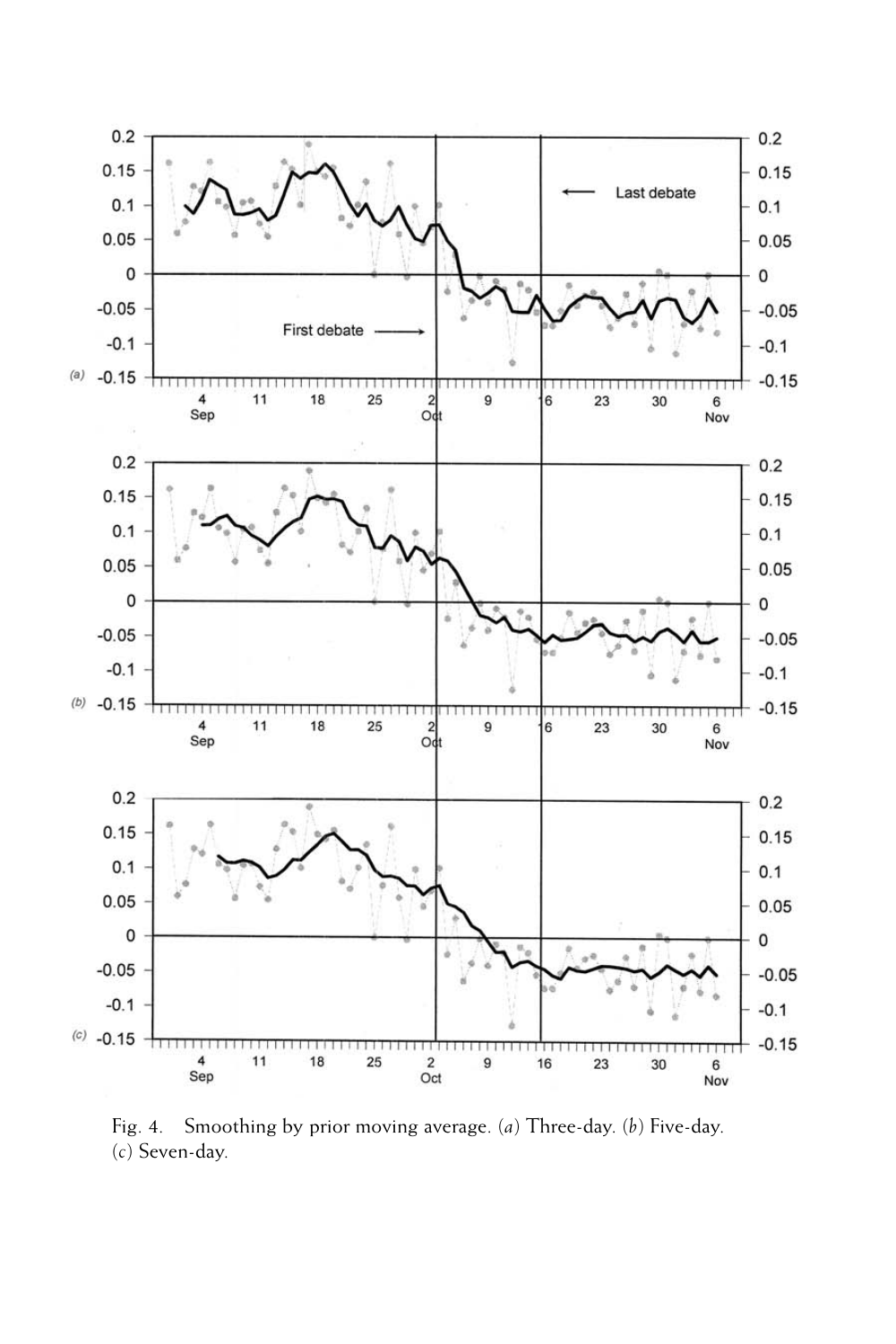![](_page_20_Figure_0.jpeg)

Fig. 5. Smoothing by LOESS. (a) bandwidth  $= 0.075$ . (b) bandwidth  $=$  $0.100.$  (c) bandwidth =  $0.125$ .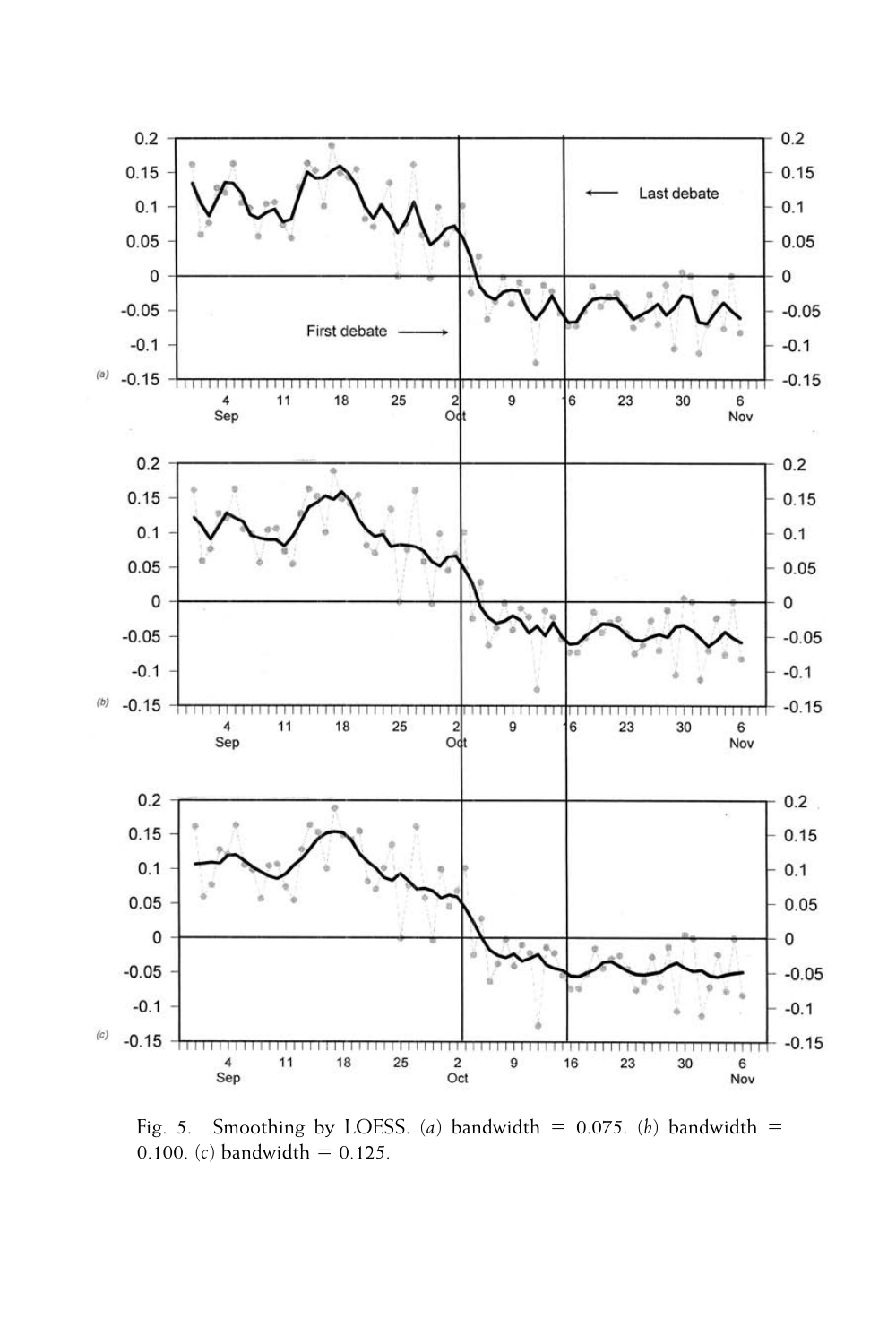Green and Silverman 1994; Ruppert, Wand, and Carroll 2003) that smooth data by fitting them to piecewise polynomial (often linear) functions that are spliced together at knots. There are close relationships among these methods. Silverman (1985, 3–4), for example, shows that spline smoothing can be considered a form of weighted moving average smoothing with a particular kernel and varying bandwidth (see also Hardle 1990, 56–64).

Although we have focused on the optimal smoothing problem, statisticians have also given considerable attention to the problems of inference from smoothed data, and they have developed methods for describing confidence intervals for the curves produced by smoothing. These methods provide ways to address the statistical power issues highlighted by John Zaller (2002) in his studies of the inferences that can be made from election studies. Some representative references are Hardle 1990, chapter 4; and Ruppert, Wand, and Carroll 2003, chapter 6.

## A Mixed Design

Although this essay began by treating the rolling cross-section and the panel design as substitutes, in fact they are better seen as complements. That is, a properly constructed election survey can be both a rolling-cross section and a panel; all that is required is for one wave of interviewing to have controlled release of sample. It might be tempting to deploy a precampaign cross-section as a baseline and then meter the next wave over the campaign. But if the point of the initial wave is to establish a baseline, this can be achieved by examination of distributions and parameters in the early days of the campaign. As most comparisons to baseline that truly matter are aggregate ones, reinterviewing adds little value. Meanwhile, panel conditioning might distort estimates of aggregate change. It might be best to compare fresh cross-section with fresh cross-section.

The obvious way to connect the designs is with a simple pre–post setup, where the preelection, or campaign, wave is the temporally metered rolling cross-section. Temporal metering of the postelection wave might also be undertaken but on a different basis: release of numbers at the postelection wave should be as uncorrelated as possible to the timing of first-wave completions.<sup>19</sup> This makes it possible to do two things. First, the postelection rolling cross-sections can be used to monitor aggregate changes that occur in the postelection period in the same way as the preelection rolling cross-sections are used. Second, over-time changes in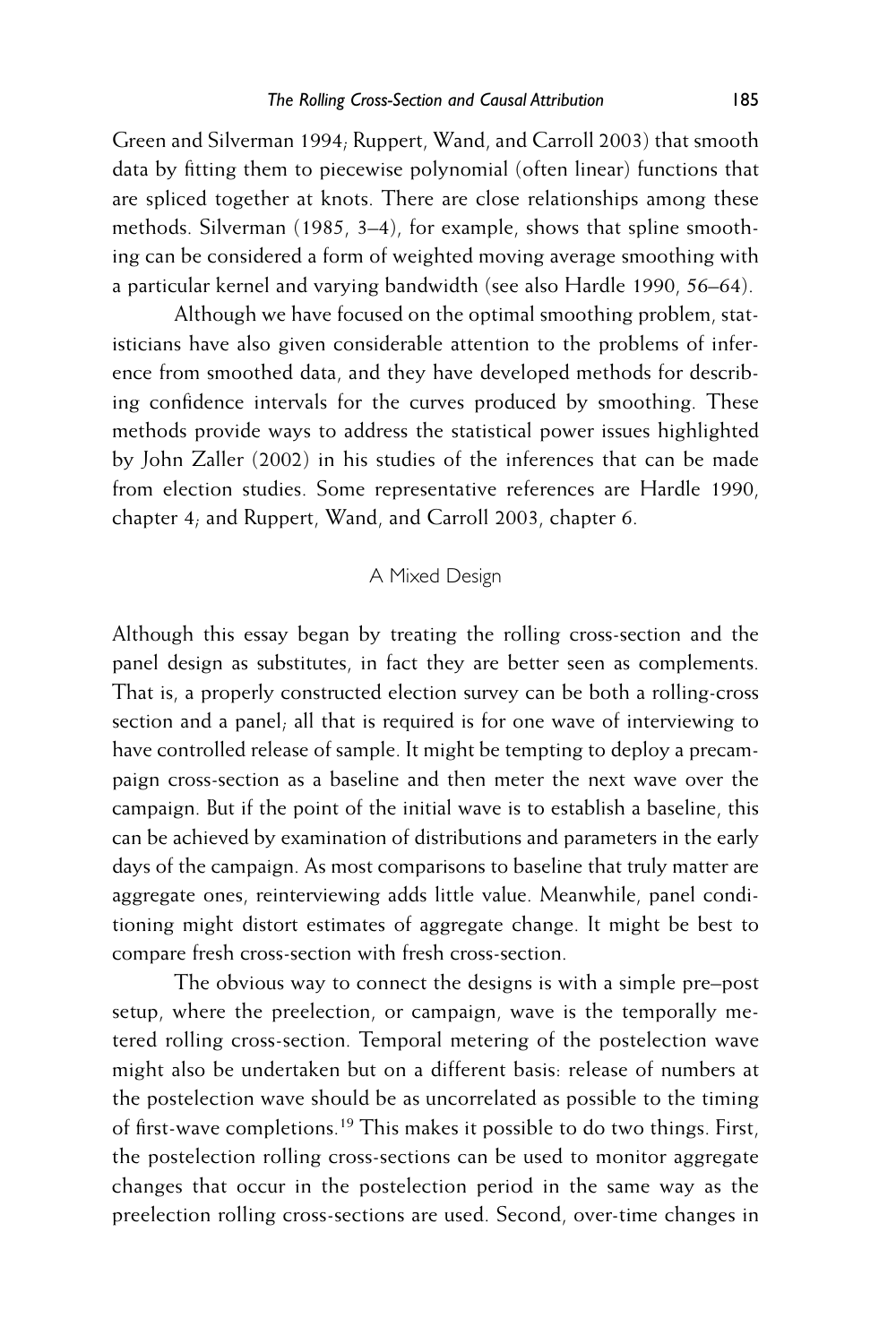individuals can be more reliably ascribed to events if there is no correlation between the interview date on the postelection wave and the preelection rolling cross-sections.

Suppose, for example, that we wanted to know whether a debate had a negative impact on the rating of a candidate. The obvious approach would be to take people interviewed before the debate and those interviewed after the debate and to calculate the difference in their preelection rating and their postelection rating of the candidate. If this difference is smaller for the postdebate group than for the predebate group, then we might claim that the debate did reduce the candidate's rating. But this claim would be at risk if there was a correlation between the preelection interview date and the postelection interview date. In the worst scenario, all those interviewed before the debate might have been reinterviewed within two weeks of the election while those initially interviewed after the debate might have been reinterviewed several weeks after the election. Then some negative event two weeks into the *post*election period might explain the difference-in-differences that was found. This possibility can be ruled out by making sure that the date of reinterview is uncorrelated with the initial interview date.<sup>20</sup>

When done in this way, combining designs increases the power of each. The panel element benefits from the fine granularity of intervals between the pre- and the postelection interview, which makes it possible to determine how time and events affect opinion change. Moreover, the panel design is greatly strengthened by paying attention to this granularity and making sure that the date of the initial interview and the reinterview are uncorrelated. Indeed, it is quite possible that panels have sometimes suffered from correlations between the two dates that may have confounded inferences made from them.

At the same time, there is no penalty in the more prosaic, but no less useful, features of the pre–post design. For example, questions where postelection rationalization is a problem because voters might try to make their opinions fit their electoral choices (or might try to make their opinions fit the electoral choices of the majority of voters) are best asked before the election when final choices have not yet been made, even if they are subsequently used in analysis of questions such as vote choice best asked after the event. There will, of course, be temporal heterogeneity in the preelection response, with potentially adverse impact on the stability of estimates. But this takes us right back to where we started. Any fieldwork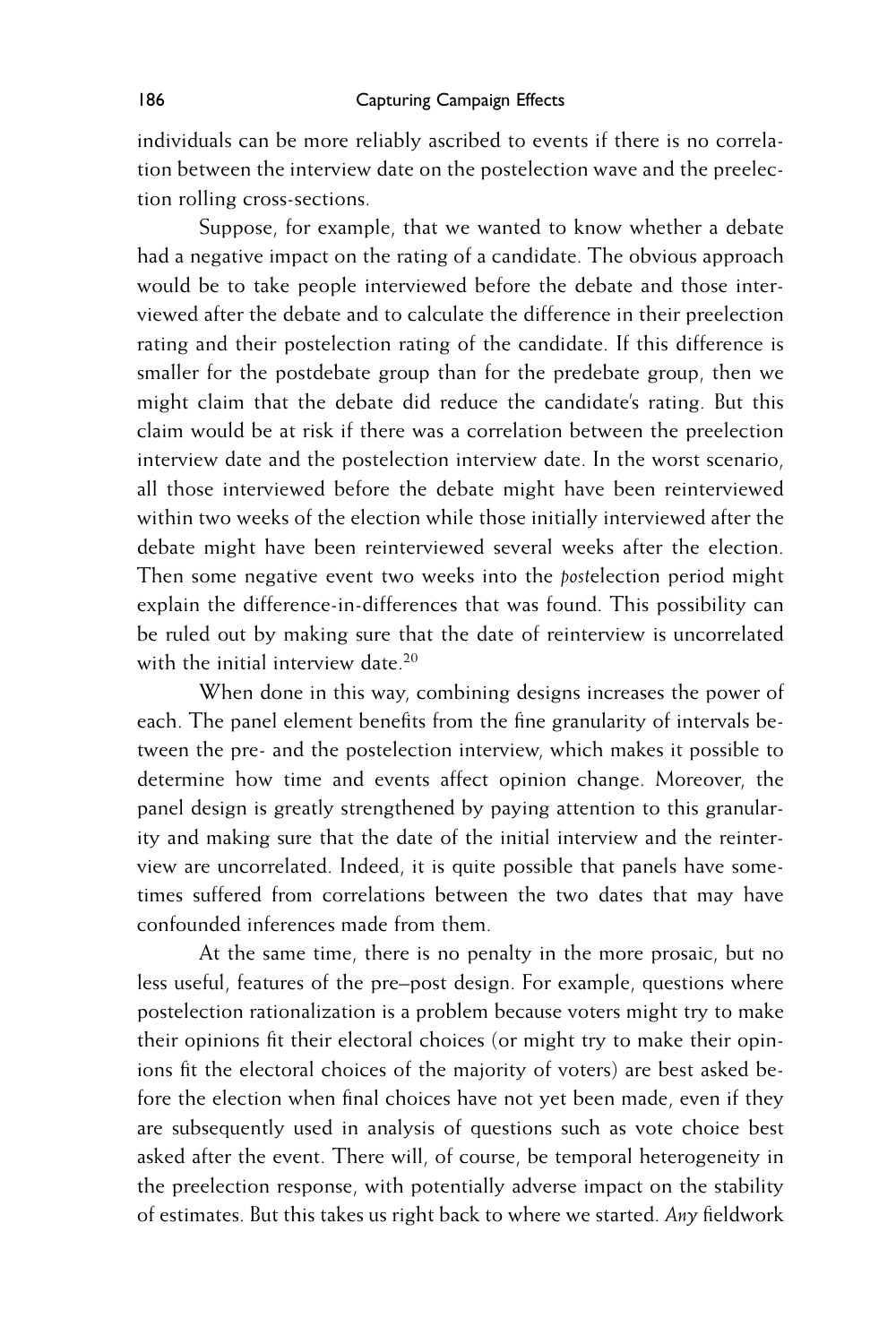that stretches over more than a few days is likely to have temporal heterogeneity, as several essays in this volume show. It is best that that heterogeneity be recognized explicitly, guarded against if possible by making sure that the dates of interviews are uncorrelated with one another, and ultimately modeled directly if it still remains a problem. And, of course, the heterogeneity produced by events ought not to be confused with heterogeneity produced by differences in respondent accessibility.

The rolling cross-section component benefits from the merger of the two designs by clearer separation of cross-sectional and longitudinal variance. A simple example of such leverage is portrayed in figure 6, for analysis of a debate effect. If one observes after a debate a difference between those who saw the debate and those who did not, is the difference the result of actual exposure to the debate, or is it merely symptomatic of an abiding difference that also correlates with the likelihood of viewing the debate in the first place? By itself, a rolling cross-section data file cannot address this question. But one linked to a postelection wave can. A critical fact about the postelection wave is that debate exposure information can be gleaned from *all* respondents, including those first interviewed before the debate. The postelection data allow us to read back through the event and to distinguish its endogenous and exogenous components.

The example in figure 6 is from the 1988 Canadian Election Study. In that year's debate among the party leaders, John Turner of the Liberal Party apparently scored a clear victory. This both primed and moved opinion on the main issue, Canadian–U.S. free trade, and it rehabilitated Turner's reputation as a leader. Figure 6 shows the extent to which this rehabilitation was conditional on exposure to the event itself. Exposure is indicated by response to a postelection question, and so the comparison extends back virtually to the start of the campaign. Smoothing is by prior moving averages (the technique exemplified in fig. 4 and in Johnston, Hagen, and Jamieson 2004), and so any turning points should be correctly located. There is the merest hint that respondents who would watch the debate began to reevaluate Turner just before the event.<sup>21</sup> In general, however, it appears that debate watchers did not bring any different beliefs to the moment than did nonwatchers. So the difference right after the event is mostly real, in the sense that it truly reflects impact from the moment, not from selection bias.

Impact from the moment is not entirely the same as impact from the debate, however. This potential indeterminacy shows how leverage can work the other way.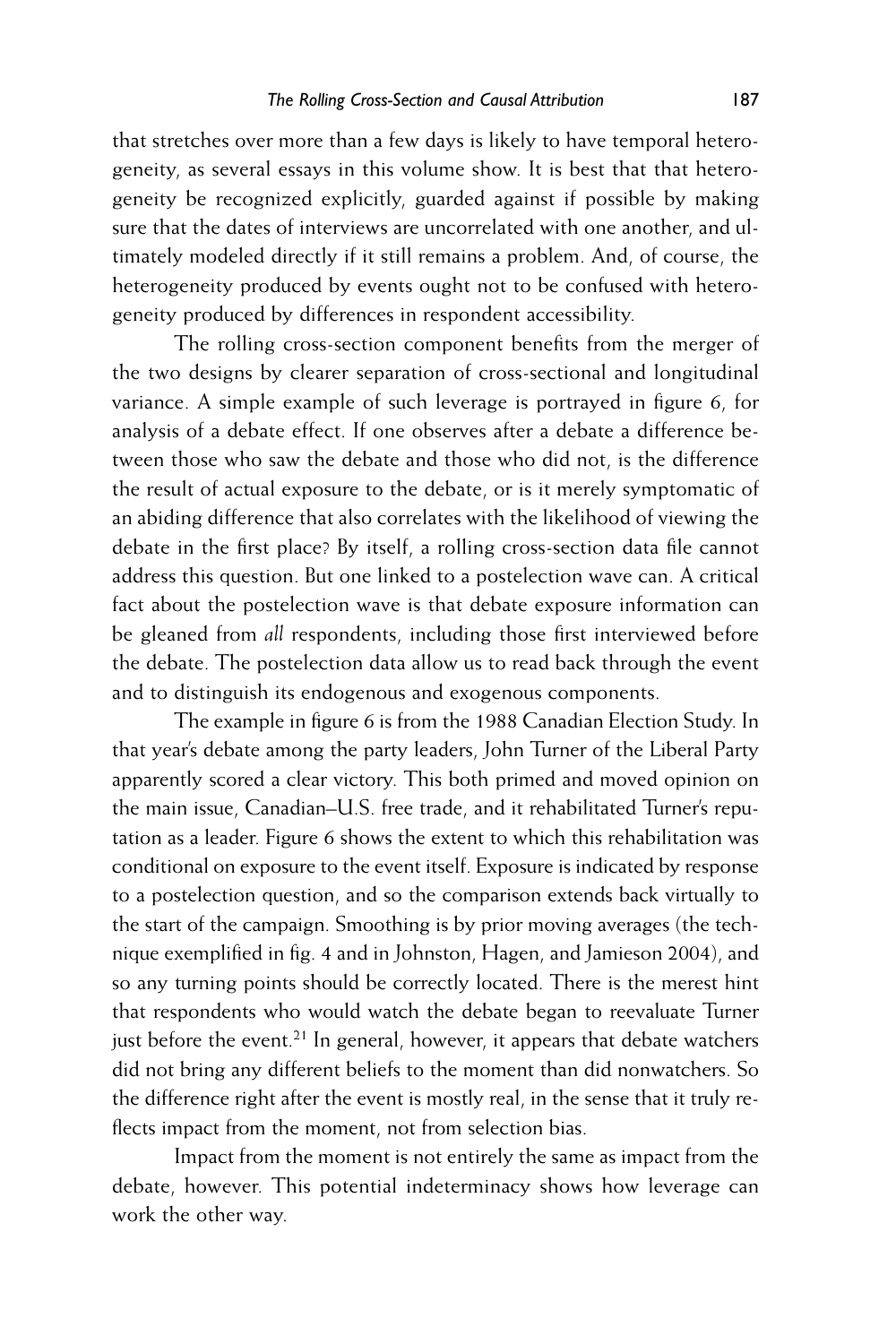![](_page_24_Figure_1.jpeg)

Fig. 6. Impact of debates (English-speaking respondents only), smoothed by nine-day prior moving average. (Data from 1988 Canadian Election Study.)

Even if watchers and nonwatchers bring identical priors to the moment, the difference that subsequently emerges between the groups may not be from direct exposure to the event as opposed to coverage of it. Inspection of daily values suggests that most of the postdebate gap appeared the day after the debate, and so it is probably the result of debate viewing itself, not of general media exposure. But the gap continued to grow for a few days, and this is unlikely to be just the product of unassisted reflection. Johnston et al. 1992 show that the same media orientation that delivered an audience for the debate itself also produced exposure to the generally positive coverage of Turner that followed the debate.<sup>22</sup> A simple pre–post design, even if the second wave follows immediately on the event, would struggle to separate these components.

Late in the campaign, coverage of Turner turned negative, and that fact is also reflected in the data. Respondents who saw the debate were also sensitive to this shift and turned against the Liberal leader, such that the net effect of the whole campaign on evaluation of Turner was very modest. Nonwatchers, meanwhile, absorbed campaign stimuli, only with some lag. By the end, watcher/nonwatcher differences were completely washed away. This shows that conditioning on a debate exposure question asked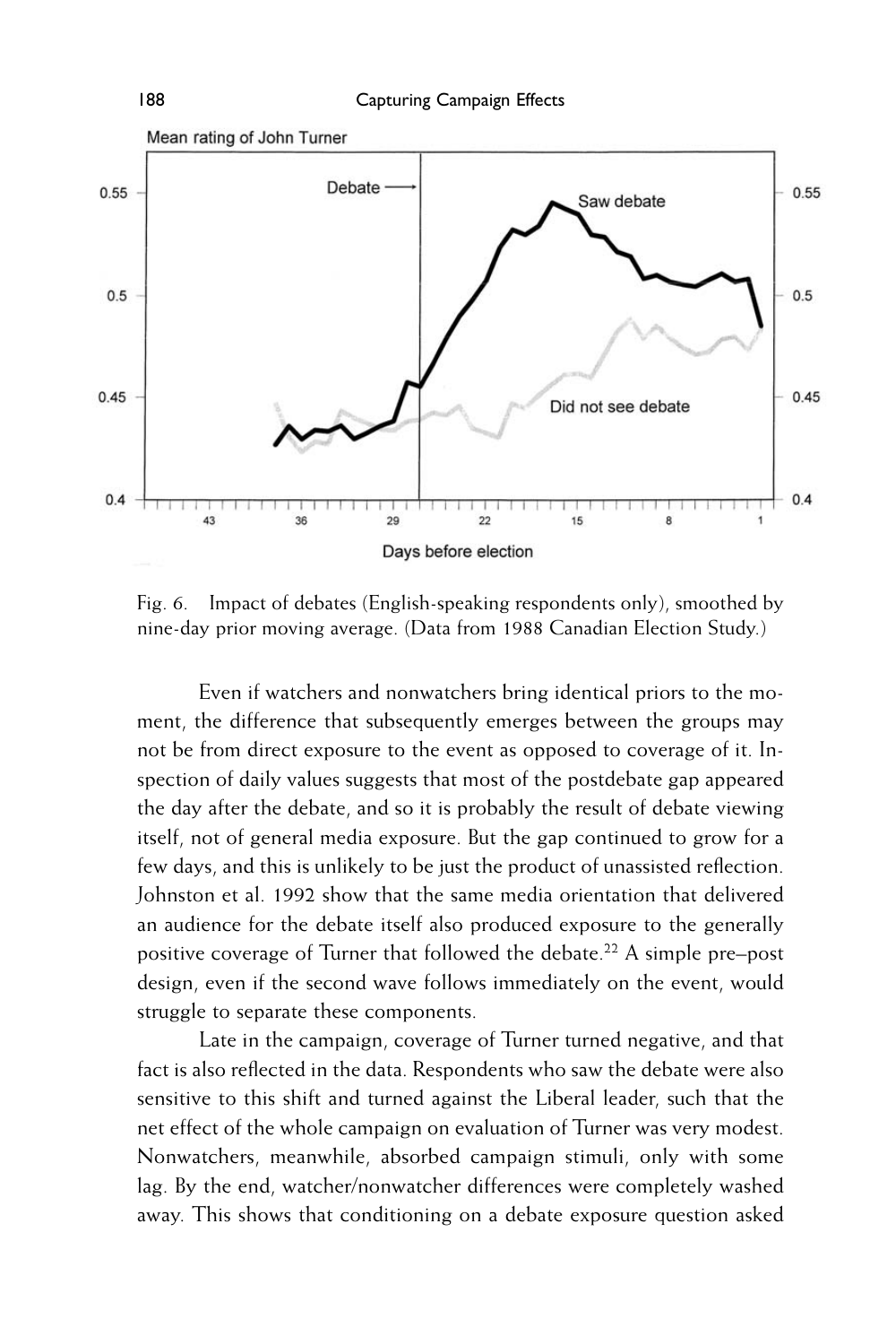more than a few days after the event is likely to yield to a false negative for the event.<sup>23</sup>

Multivariate Analysis of the Rolling Cross-Section Design

The simple bivariate example in figure 6 belongs to a more general class of cases. Many relationships in a rolling cross-section data set embody both cross-sectional and longitudinal covariance—cross-sectional because people have different reactions to the same events and longitudinal because people are exposed to different events over time (Johnston and Brady 2002; Zaller 2002). Ignoring time when estimating a cross-sectional relationship or ignoring cross-sectional variation when estimating a time-series risks conflating the two components. The most obvious problem is the failure to specify the right relationship when either time or individual variation is ignored. But attitudinal data present special problems that can confound even sensible specifications. Many variables that shift over a campaign and so have potential dynamic significance also carry "projective" cross-sectional variance from, for example, respondents' party identifications. Perceptions of honesty, for example, not only change with events, but they are also the result of party identification, which colors people's perceptions about the candidates. To an extent, this projective component can be mitigated by controlling for the variable that is its source—by, for example, analyzing people with different party identifications separately or including party identification in a regression equation. But measurement error in party identification and other individual characteristics may mean that control is incomplete so that covariance is, as it were, left on the table for the target variable of interest (such as honesty) to pick up—leading to false inferences about the impact of the target variable.

In the ideal case, we should isolate the target variable's longitudinal component, the element least likely to carry extraneous impact, from cross-sectional variation, but this is not always easy to do. Johnston and Brady (2002) include an extensive discussion of how to approach the problem. They make a case that the ideal way to proceed is to exploit the study's panel property, if one exists. This requires a pre–post design with repetition (where possible) of questions asked in the campaign wave. In a properly conducted postelection wave, variance on the key indicators should be only cross-sectional. To this end, postelection fieldwork should be conducted with deliberate speed. To the extent that fieldwork is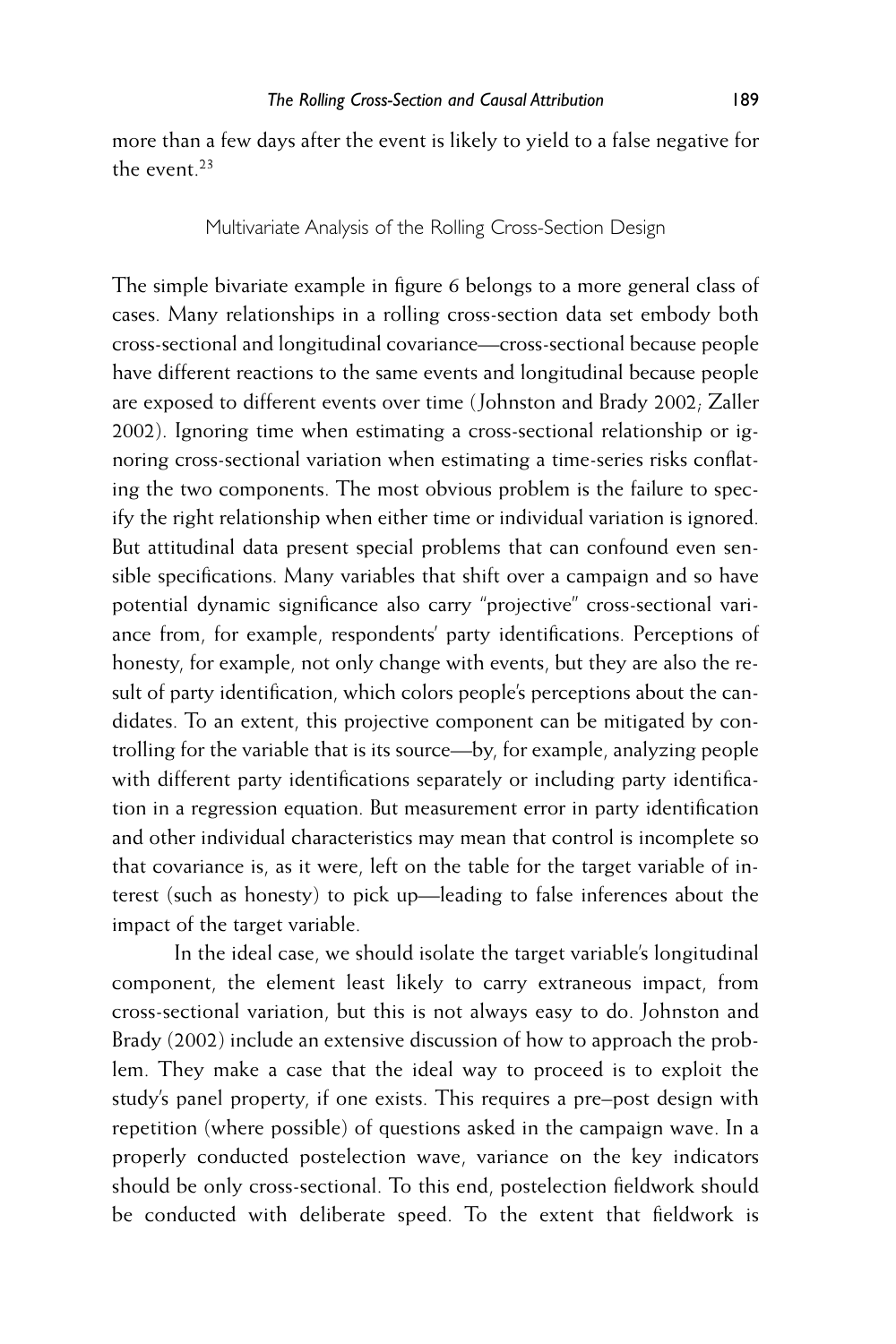### 190 Capturing Campaign Effects

stretched out, rerelease of sample should be, as described previously, uncorrelated with the campaign-period release schedule. Thus, even if time lurks in the postelection data, it is essentially irrelevant to impact from true "campaign time." With such data in hand, the postelection wave captures the cross-sectional component in any relationship. By including these postelection indicators in the estimation, impact from the preelection indicators is rendered longitudinal.

What can be done, however, when only repeated cross-sections are available? Johnston and Brady (2002) also considered multivariate methods for analyzing rolling cross-sections when there is no panel information, but their method works best with large cross-sections. Deaton (1985) considers a related problem with a time-series of repeated cross-sections, and he shows how cohorts, defined as groups with fixed membership and exogenously defined characteristics, can be tracked through these data and corrections can be made for cohort-based fixed effects using errors-in-variables methods. Moffitt (1993) extends this analysis in several ways, such as the consideration of autoregressive linear models and discrete dependent variables. Verbeek and Nijman (1992a) consider the general question of whether cohort data can be considered as genuine panel data, and they summarize the state of knowledge about "Pseudo-Panels" in Verbeek and Nijman 1992b. Much more work needs to be done to adapt these methods to the circumstances of election studies where measurements contain substantial error and where the cross-sections are very small and there are many temporal observations.

## Conclusions

The rolling cross-section design is a powerful one for detecting the impact of events over time, and it has strengths that are lacking in the standard panel design. Indeed, we show that panels can miss important turning points and events. Moreover, designers of panels have probably underestimated the problems that can arise in making inferences from panels when fieldwork for each wave is spread out, as it almost inevitably has to be, over a period of time. Because of its focus on temporal change, the rolling crosssection design suggests ways that panels themselves could be improved by incorporating rolling cross-sections in each wave.

Despite its advantages, the rolling cross-section design also presents substantial analytical challenges due to the small size of each period's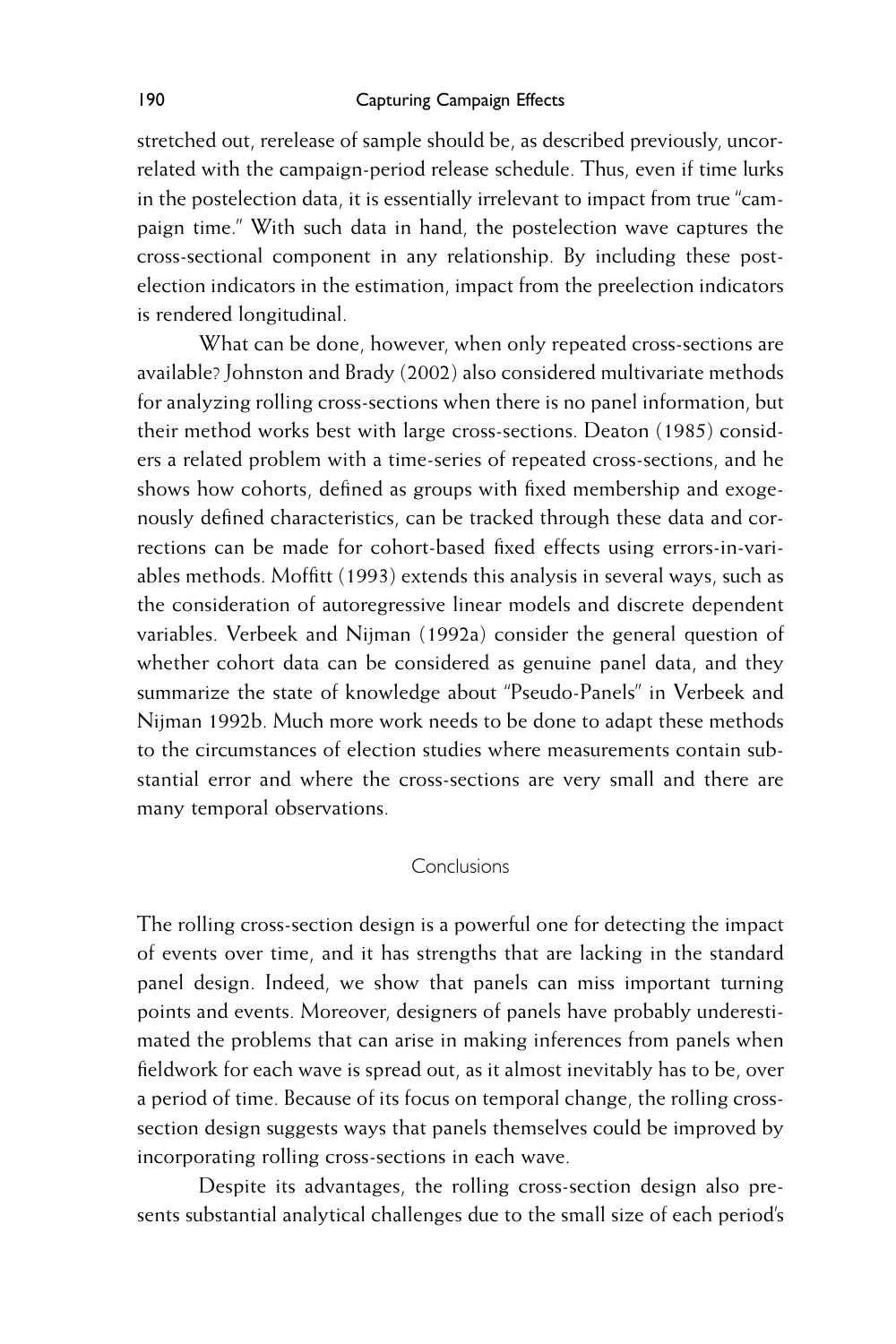sample and the problem of separating out individual cross-sectional variability from temporal change. Panels provide some advantages with respect to this problem, but new statistical techniques have made it possible to attack these difficulties in fruitful ways for rolling cross-sections. Moreover, both practical experience and theoretical advances with the design suggest that a hybrid of the rolling cross-section with a culminating panel can provide substantial inferential power.

## **NOTES**

1. For details on the NAES, see Romer et al. 2003.

2. The question is, "Does the word 'honest' describe Al Gore extremely well, quite well, not too well, or not well at all?"

3. The rigidity of the callback sequence is modified when interviewers pursue opportunities presented by the Aeld. For example, if a contact expresses willingness to make an appointment outside the normal two-week clearance window, interviewers are commonly instructed to make the appointment, as maximizing response rate is always a serious priority. Similarly, if a call attempt indicates that the respondent is at home but already engaged with a call, the interviewer will phone back promptly.

4. Thus, although the completions on a given day come from different replicates—from today's, the preceding day's, the replicate from the day before that, and so forth—they should still amount to a random sample of the population if the samples have all been worked with the same intensity. By working the samples with the same intensity, we ensure that today's interviews from the replicate of five days ago are statistically valid substitutes for the group of people from today's replicate who will be ultimately interviewed five days from now. The "same intensity" assumption, therefore, allows us to make the jump from random replicates to the assumption that those interviewed on a given day represent a representative sample of the population.

5. The data show that the fieldwork house, Shulman, Ronca, and Bucuvalas, Inc. (SRBI), struggled early on to find the target but was on top of the task by early August.

6. The only exceptions to this rule are samples from transitional subperiods, such as the days following July 5. Relatively inaccessible respondents will be underrepresented, relative to other periods, at transitions that involve increasing sample size and overrepresented at transitions involving reductions in sample size. Analysis for transitional days should, strictly speaking, employ weights for accessibility.

7. We are grateful to David Northrup, project director on the Canadian Election Studies, for this insight.

8. Well, maybe not in Canada. In the 1993, 1997, and 2000 Canadian Election Surveys, completion numbers climb in the last week, quite without any change in fieldwork intensity. The heart of the matter seems to be that respondents who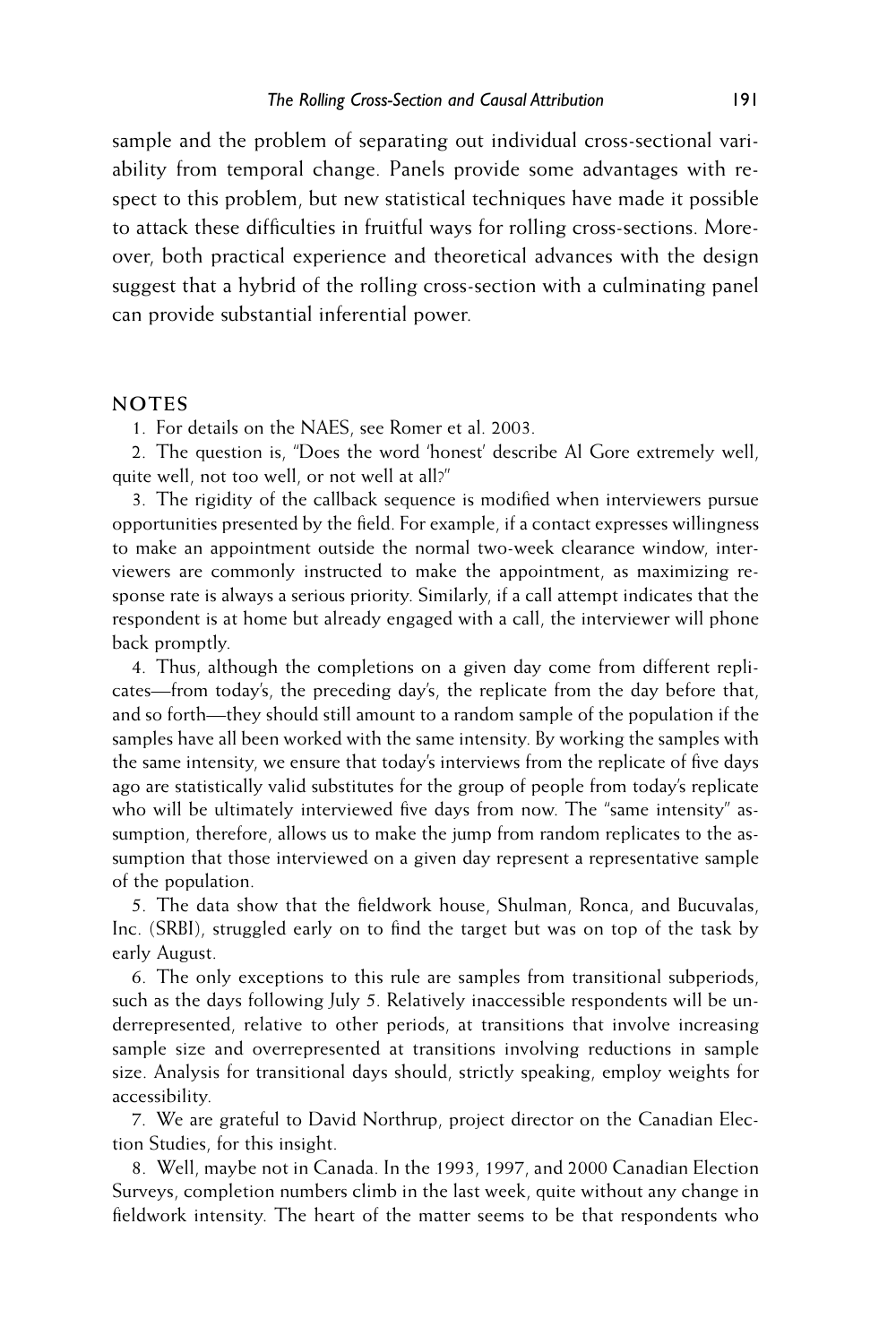earlier would schedule a later interview now agree on the spot or agree to be interviewed promptly, under the shadow of the deadline.

9. Some leverage on this question could be gained by drawing a fresh postdebate cross-section and using this for calibration. This starts to inflate costs, however, and it presents its own comparison problems, as the second wave of the panel is not itself a cross-section.

10. Johnston, Hagen, and Jamieson (2004), for example, find that both party identification and liberal/conservative ideology drift toward the temporarily advantaged party and then away as the advantage shifts. Such endogenous movement in party identification can be minimized by using response to the root question. This means that the seven-point scale, where "leaners" are assigned to parties and partisans assigned intensity scores, is inappropriate for rolling cross-section analysis.

11. Postevent surveys started right after the event and completed within a day or two overrepresent those respondents who are easily accessible by the interview method. The rolling cross-section overcomes this problem. Consider, for example, a population in which "stay-at-homes" almost always answer on the first day of interviewing whereas those who "get-out-of-the-house" typically require several days of calls. Further assume that after a week's effort, both groups are just about as likely to be interviewed. A postevent survey conducted for one or two days would have very high response rates for "stay-at-homes" and consist mostly of such people. A rolling cross-section would interview the correct proportions of each group because it would pick-up those who "get-out-of-the-house" and were not interviewed before the event from replicates released before the event. If "stay-athomes" are different from those who "get-out-of-the-house" (and there is abundant evidence that they are), then the postevent survey will provide a biased picture of the impact of the event. Brady and Orren (1992) provide an example with respect to the Canadian debates.

12. The bias in using  $u^{\#}$  to estimate  $u_2$  comes from using information that is one period away from period 2 (namely, information from periods 1 and 3) as well as contemporaneous information. It seems likely that there will be even more bias in using  $u^*$  to estimate  $u_1$  or  $u_3$  because  $u^*$  uses some information from two periods away.

13. We can generalize the result a bit by assuming that  $u^* = a_1u_1^* + a_2u_2^*$  $a_3u_3^*$  with the weights adding up to one  $(a_1 + a_2 + a_3 = 1)$ . Since  $u^*$  is an estimator for  $u_{2}$ , it makes sense to assume a symmetrical treatment of period 1 and period 3 observations so that  $a_1 = a_3$ . Then we can write  $u^* = a u_1^* + (1 - 2a) u_2^* + a u_3^*$ . The expected value of this is  $E(u^*) = au_1 + (1 - 2a)u_2 + au_3$ , and the true value of the period 2 average is  $u_2$  so that the expected bias is  $Bias(u^*) = E(u^*) - u_2 = au_1$  $+$   $(-2au_2) + au_3$ . Since we have set  $u_2 = 0$ , this simplifies to *Bias* $(u^* ) = a(u_1 + u_3)$ . The variance of  $u^{\#}$  can also be easily calculated as  $\text{Var}(u^{\#}) = (6a^2 - 4a + 1)s^2/n$ . Hence, the mean squared error is

$$
MSE(u^*) = a^2(u_1 + u_3)^2 + (6a^2 - 4a + 1)s^2/n.
$$

If  $a = 1/3$ , then this becomes the expression in the text for the three-period moving average.

14. This analysis can be done more formally with the results from the preced-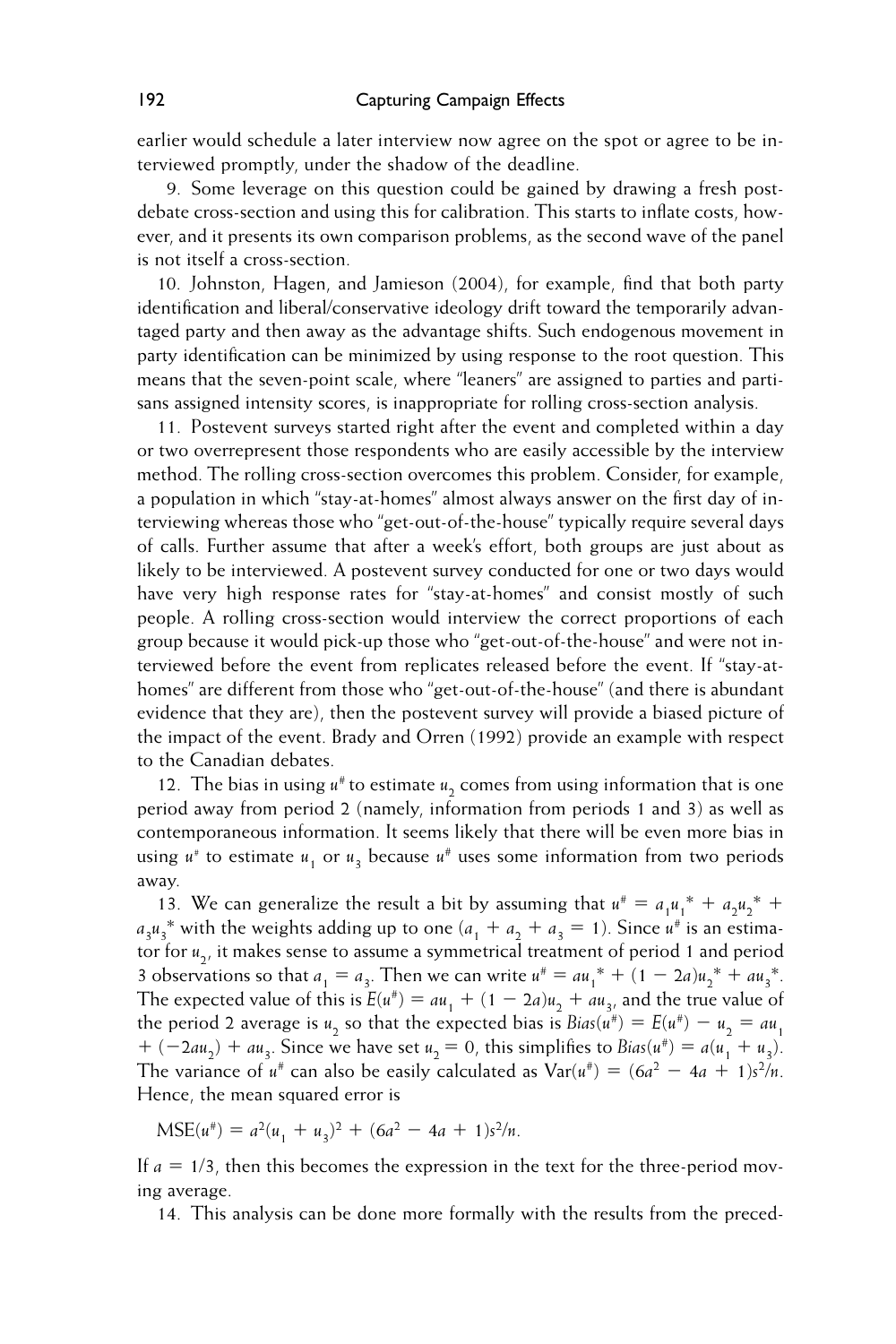ing footnote by minimizing the mean squared error in that footnote with respect to the parameter *a*, which produces  $u^*$  when  $a = 1/3$  and  $u_2^*$  when  $a = 0$ . We can find the value of *a* by taking the derivative of the MSE in the preceding footnote with respect to *a*, setting the derivative equal to zero, and solving for *a*. The result, after some algebra, is

$$
a = 2/[6 + n[(u_1 + u_3)^2/s^2]].
$$

Clearly this has the two limits  $1/3$  (producing  $u^*$ ) and zero (producing  $u^*$ ). Furthermore, for small *n* or small  $(u_1 + u_2)^2$ , we obtain something close to  $u^*$ , whereas for large *n* or large  $(u_1 + u_3)^2$  we get  $u_2^*$ . For large  $s^2$  we get  $u^*$ , and for small  $s^2$  we get  $u_2^*$ .

15. Note that we conveniently choose the interval *h* for computing the approximation to the derivative to be the same as the bandwidth. This means that the expression for  $MSE(u^{\#})$  is only approximate.

16. If we carry through with the more general case in the preceding footnotes, we get that

$$
MSE(u^*) \approx a^2 b^4 [u''(t)]^2 + [6a^2 - 4a + 1] s^2/bN.
$$

And if we think of a kernel as a function  $K(t)$  that defines weights for each value of *t*, then we can define

$$
c = \sum_{t} [K(t)]^2 = \text{Sum of Square of Kernel Weights} = 6a^2 - 4a + 1
$$
  

$$
d = \sum_{t} a^2 K(u) = \text{Variance of Kernel weights} = 2a,
$$

so that we can write  $MSE(u^*) \approx h^4(d^2/4)[u''(t)]^2 + cs^2/hN$ . This result is identical to the general result of Gasser and Muller reported in Hardle as Theorem 3.1.1 (Hardle 1990, 29–30).

17. We are eliding a potential complication here by assuming that *s*<sup>2</sup> is constant across the campaign. Brady and Johnston (1987, 170–73) show how standard deviations for trait batteries become greater over the course of a primary campaign (see also Campbell 2000; Wlezien and Erickson 2002). In this case, the variation in *s* <sup>2</sup> is probably a second-order problem, but it will not be in every case.

18. We use "prior" moving averages in which the smoothed point on day *t* from a *p*-period moving average is calculated from average of day  $t$ ,  $t = 1$ ,  $t = 2$ , ...  $t - p - 1$ . Prior moving averages have the virtue that, if a turning point occurs in the underlying true series  $u_{\mu}$  then the prior moving average will only start to turn at the point where the true series begins to turn. They have the defect that the prior moving average may underestimate the size of the turn.

19. It is impossible to ensure that the actual gap between first- and second-wave interviews is uncorrelated to first-wave timing. The closest we can come is to make rerelease of the number to field uncorrelated to the initial completion date.

20. Note that this analysis is symmetrical and that it would also allow inferences about the impacts of postelection events by comparing groups interviewed before and after some postelection occurrence.

21. The predebate uptick among eventual debate watchers reflects one outlier. All other observations for this group in the period indicate no predebate shift.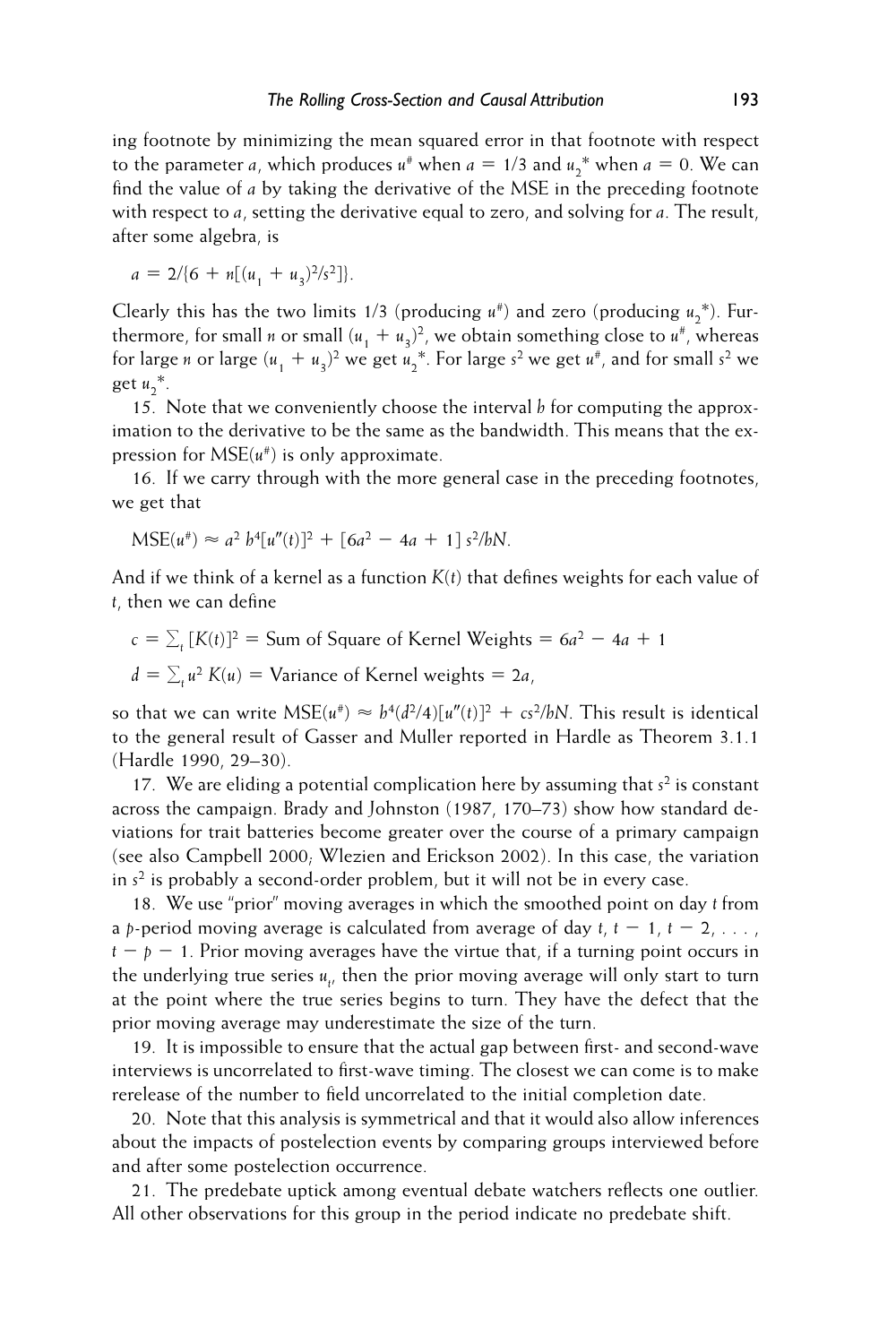22. Indeed, much of this coverage was simple repetition of the key moment in the debate.

23. This observation applies to any postevent retrospective question, not just one posed in the second wave of a panel.

## **REFERENCES**

- Brady, Henry E., and Richard Johnston. 1987. "What's the Primary Message: Horse Race or Issue Journalism?" In *Media and Momentum,* ed. Gary Orren and Nelson Polsby. Chatham, NJ: Chatham House.
- Brady, Henry E., and Gary Orren. 1992. "Polling Pitfalls: Sources of Error in Public Opinion Surveys." In *Media Polls in American Politics,* ed. Thomas Mann and Gary Orren. Washington, DC: Brookings Institution.
- Campbell, James E. 2000. *The American Campaign: U.S. Presidential Campaigns and the National Vote.* College Station: Texas A&M Press.

Cleveland, William. 1979. "Robust Locally Weighted Regression and Smoothing Scatterplots." *Journal of the American Statistical Association* 74:829–36.

- Deaton, Angus. 1985. "Panel Data from Time Series of Cross-Sections." *Journal of Econometrics* 30:109–26.
- Dunkelberg, William C., and George S. Day. 1973. "Nonresponse Bias and Callbacks in Sample Surveys." *Journal of Marketing Research* 10:160–68.

Green, P. J., and B. W. Silverman. 1994. *Nonparametric Regression and Generalized Linear Models.* London: Chapman and Hall.

- Groves, Robert M. 1989. *Survey Errors and Survey Costs.* New York: Wiley.
- Hardle, Wolfgang. 1990. *Applied Nonparametric Regression.* Cambridge: Cambridge University Press.
- Hawkins, Thomas M. 1975. "Estimation of Nonresponse Bias." *Sociological Methods and Research* 3:461–88.
- Holbrook, Thomas M. 1996. *Do Campaigns Matter?* Thousand Oaks, CA: Sage.
- Johnston, Richard, André Blais, Henry E. Brady, and Jean Crête. 1992. *Letting the People Decide: Dynamics of a Canadian Election.* Stanford: Stanford University Press.
- Johnston, Richard, and Henry E. Brady. 2002. "The Rolling Cross-Section Design." *Electoral Studies* 21:283–95.
- Johnston, Richard, Michael G. Hagen, and Kathleen Hall Jamieson. 2004. *The 2000 Presidential Election and the Foundations of Party Politics.* Cambridge: Cambridge University Press.
- Moffitt, Robert. 1993. "Identification and Estimation of Dynamic Models with a Time-Series of Repeated Cross-Sections." *Journal of Econometrics* 59:99–123.
- Romer, Daniel, Kate Kenski, Paul Waldman, Christopher Adasiewicz, and Kathleen Hall Jamieson. 2004. *Capturing Campaign Dynamics: The Annenberg National Election Survey.* New York: Oxford University Press.
- Ruppert, David, M. P. Wand, and R. J. Carroll. 2003. *Semiparametric Regression.* Cambridge: Cambridge University Press.
- Shaw, Daron R. 1999. "A Study of Presidential Campaign Effects from 1952 to 1992." *Journal of Politics* 61:387–422.
- Silverman, B. W. 1985. "Some Aspects of the Spline Smoothing Approach to Non-